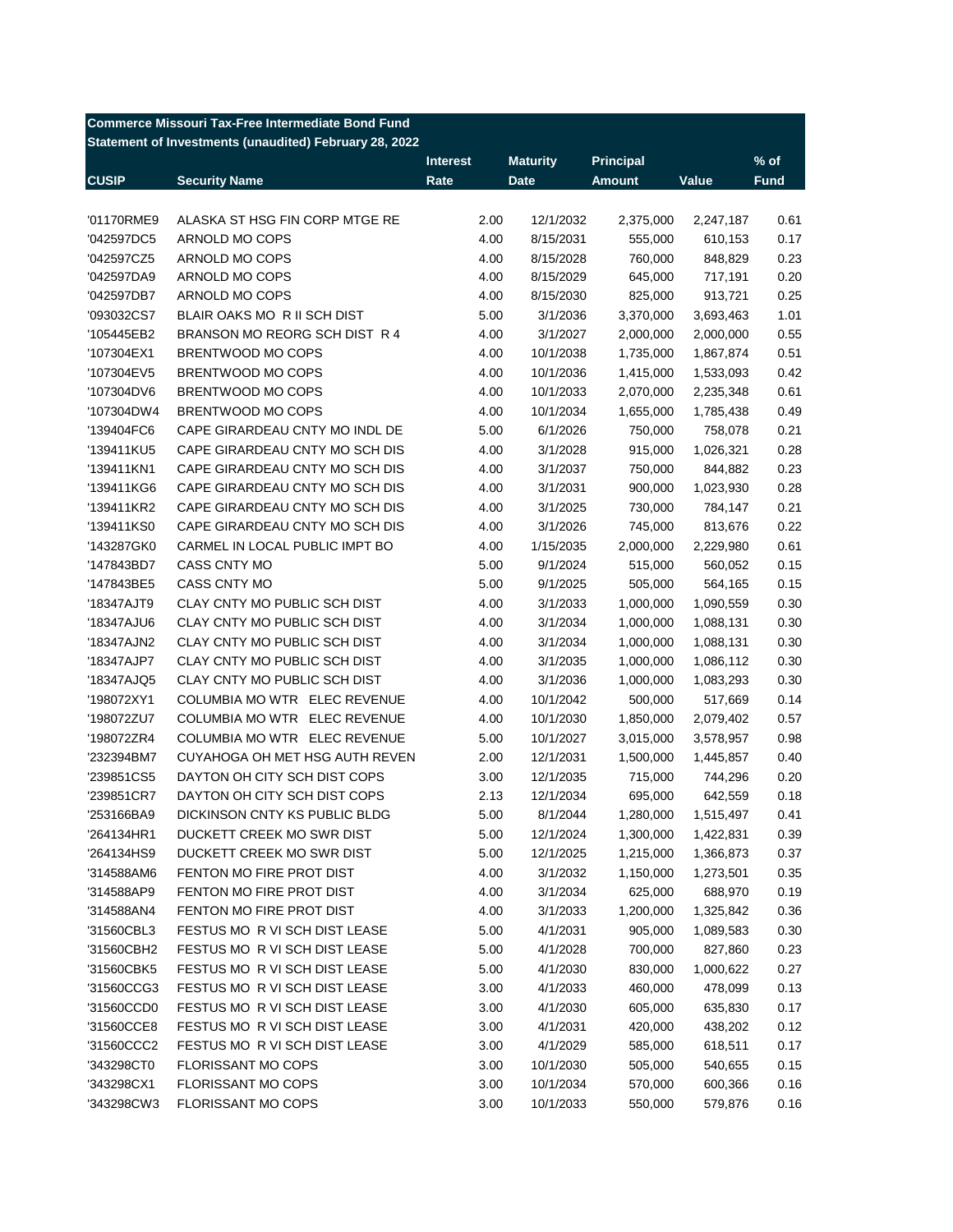| <b>Commerce Missouri Tax-Free Intermediate Bond Fund</b> |  |  |
|----------------------------------------------------------|--|--|
| Statement of Investments (unaudited) February 28, 2022   |  |  |

|              |                                       | <b>Interest</b> | <b>Maturity</b> | <b>Principal</b> |           | $%$ of      |
|--------------|---------------------------------------|-----------------|-----------------|------------------|-----------|-------------|
| <b>CUSIP</b> | <b>Security Name</b>                  | Rate            | <b>Date</b>     | <b>Amount</b>    | Value     | <b>Fund</b> |
| '343298CU7   | <b>FLORISSANT MO COPS</b>             | 3.00            | 10/1/2031       | 520,000          | 551,417   | 0.15        |
| '352875EG9   | <b>FRANKLIN CNTY MO COPS</b>          | 4.00            | 4/1/2028        | 1,100,000        | 1,220,186 | 0.33        |
| '352875EF1   | FRANKLIN CNTY MO COPS                 | 4.00            | 4/1/2027        | 1,075,000        | 1,191,902 | 0.33        |
| '39121FCB2   | <b>GREAT RIVERS GREENWAY MET PARK</b> | 4.00            | 12/30/2032      | 715,000          | 830,402   | 0.23        |
| '39121FCC0   | <b>GREAT RIVERS GREENWAY MET PARK</b> | 3.00            | 12/30/2033      | 1,780,000        | 1,880,877 | 0.51        |
| '39121FBG2   | <b>GREAT RIVERS GREENWAY MET PARK</b> | 5.00            | 12/30/2026      | 1,000,000        | 1,069,772 | 0.29        |
| '39448PCF7   | <b>GREENE CNTY MO COPS</b>            | 5.00            | 9/1/2037        | 1,000,000        | 1,187,464 | 0.32        |
| '39448PCE0   | <b>GREENE CNTY MO COPS</b>            | 5.00            | 9/1/2036        | 1,130,000        | 1,343,207 | 0.37        |
| '39448PBZ4   | <b>GREENE CNTY MO COPS</b>            | 4.00            | 9/1/2031        | 1,000,000        | 1,128,449 | 0.31        |
| '394514HB2   | GREENE CNTY MO REORG SCH DIST         | 5.00            | 3/1/2038        | 875,000          | 1,010,213 | 0.28        |
| '394532JU0   | GREENE CNTY MO REORG SCH DIST         | 4.00            | 3/1/2032        | 985,000          | 1,093,274 | 0.30        |
| '394532JS5   | GREENE CNTY MO REORG SCH DIST         | 4.00            | 3/1/2030        | 905,000          | 1,009,079 | 0.28        |
| '397290AM9   | <b>GREENWOOD MO</b>                   | 5.63            | 3/1/2025        | 350,000          | 350,926   | 0.10        |
| '410632CM3   | HANNIBAL MO INDL DEV AUTH             | 5.00            | 10/1/2037       | 3,225,000        | 3,711,821 | 1.01        |
| '45204EMD7   | <b>ILLINOIS ST FIN AUTH REVENUE</b>   | 3.25            | 5/15/2039       | 2,500,000        | 2,500,005 | 0.68        |
| '45201YM79   | ILLINOIS ST HSG DEV AUTH REVEN        | 2.90            | 8/1/2031        | 3,000,000        | 3,035,753 | 0.83        |
| '453722MK3   | INDEPENDENCE MO SCH DIST              | 4.00            | 3/1/2030        | 1,500,000        | 1,643,765 | 0.45        |
| '453722PJ3   | INDEPENDENCE MO SCH DIST              | 3.25            | 3/1/2038        | 1,500,000        | 1,640,575 | 0.45        |
| '45372SCL5   | INDEPENDENCE MO SCH DIST LEASE        | 3.00            | 4/1/2023        | 875,000          | 893,195   | 0.24        |
| '45372SCM3   | <b>INDEPENDENCE MO SCH DIST LEASE</b> | 3.00            | 4/1/2024        | 500,000          | 516,028   | 0.14        |
| '45372SCP6   | <b>INDEPENDENCE MO SCH DIST LEASE</b> | 3.00            | 4/1/2026        | 960,000          | 989,296   | 0.27        |
| '45372SCK7   | INDEPENDENCE MO SCH DIST LEASE        | 3.00            | 4/1/2022        | 600,000          | 601,146   | 0.16        |
| '467511BN0   | JACKSON CNTY MO REORG SCH DIST        | 4.00            | 5/1/2029        | 630,000          | 689,887   | 0.19        |
| '467511BP5   | JACKSON CNTY MO REORG SCH DIST        | 4.00            | 5/1/2030        | 675,000          | 738,024   | 0.20        |
| '467511BH3   | JACKSON CNTY MO REORG SCH DIST        | 4.00            | 5/1/2024        | 500,000          | 526,523   | 0.14        |
| '467511BL4   | JACKSON CNTY MO REORG SCH DIST        | 4.00            | 5/1/2027        | 700,000          | 769,508   | 0.21        |
| '467511BJ9   | JACKSON CNTY MO REORG SCH DIST        | 4.00            | 5/1/2025        | 900,000          | 966,279   | 0.26        |
| '467520WX6   | JACKSON CNTY MO REORG SCH DIST        | 4.00            | 3/1/2028        | 840,000          | 942,186   | 0.26        |
| '467520WZ1   | JACKSON CNTY MO REORG SCH DIST        | 4.00            | 3/1/2030        | 580,000          | 646,702   | 0.18        |
| '467486WM4   | JACKSON CNTY MO REORG SCH DIST        | 5.50            | 3/1/2036        | 1,000,000        | 1,257,110 | 0.34        |
| '467486WL6   | JACKSON CNTY MO REORG SCH DIST        | 5.50            | 3/1/2035        | 1,000,000        | 1,257,303 | 0.34        |
| '467574PN3   | JACKSON CNTY MO SCH DIST 58 C         | 4.00            | 3/1/2028        | 1,365,000        | 1,528,953 | 0.42        |
| '467574PM5   | JACKSON CNTY MO SCH DIST 58 C         | 4.00            | 3/1/2026        | 2,020,000        | 2,225,166 | 0.61        |
| '46741RCL9   | JACKSON CNTY MO SCH DIST HICKM        | 4.00            | 3/1/2032        | 180,000          | 203,012   | 0.06        |
| '46741RCK1   | JACKSON CNTY MO SCH DIST HICKM        | 4.00            | 3/1/2031        | 165,000          | 186,309   | 0.05        |
| '46741RCJ4   | JACKSON CNTY MO SCH DIST HICKM        | 4.00            | 3/1/2030        | 200,000          | 225,997   | 0.06        |
| '46741RCC9   | JACKSON CNTY MO SCH DIST HICKM        | 4.00            | 3/1/2024        | 480,000          | 505,255   | 0.14        |
|              | JACKSON CNTY MO SCH DIST HICKM        |                 | 3/1/2027        |                  |           |             |
| '46741RCF2   | JACKSON CNTY MO SCH DIST HICKM        | 3.00            |                 | 100,000          | 106,468   | 0.03        |
| '46741RCA3   | JACKSON CNTY MO SCH DIST HICKM        | 4.00            | 3/1/2022        | 550,000          | 550,000   | 0.15        |
| '46741RCB1   |                                       | 4.00            | 3/1/2023        | 525,000          | 540,669   | 0.15        |
| '46741RCM7   | JACKSON CNTY MO SCH DIST HICKM        | 4.00            | 3/1/2033        | 200,000          | 225,515   | 0.06        |
| '467576AJ3   | JACKSON CNTY MO SCH DIST HICKM        | 3.00            | 4/15/2028       | 475,000          | 476,480   | 0.13        |
| '467576AM6   | JACKSON CNTY MO SCH DIST HICKM        | 3.30            | 4/15/2031       | 550,000          | 552,811   | 0.15        |
| '467576AL8   | JACKSON CNTY MO SCH DIST HICKM        | 3.25            | 4/15/2030       | 575,000          | 577,953   | 0.16        |
| '467576AN4   | JACKSON CNTY MO SCH DIST HICKM        | 3.38            | 4/15/2032       | 700,000          | 704,228   | 0.19        |
| '467578JW1   | JACKSON CNTY MO SPL OBLG              | 4.00            | 12/1/2026       | 1,345,000        | 1,475,686 | 0.40        |
| '467578GE4   | JACKSON CNTY MO SPL OBLG              | 4.25            | 12/1/2023       | 595,000          | 608,444   | 0.17        |
| '467578HL7   | JACKSON CNTY MO SPL OBLG              | 5.00            | 12/1/2023       | 550,000          | 582,557   | 0.16        |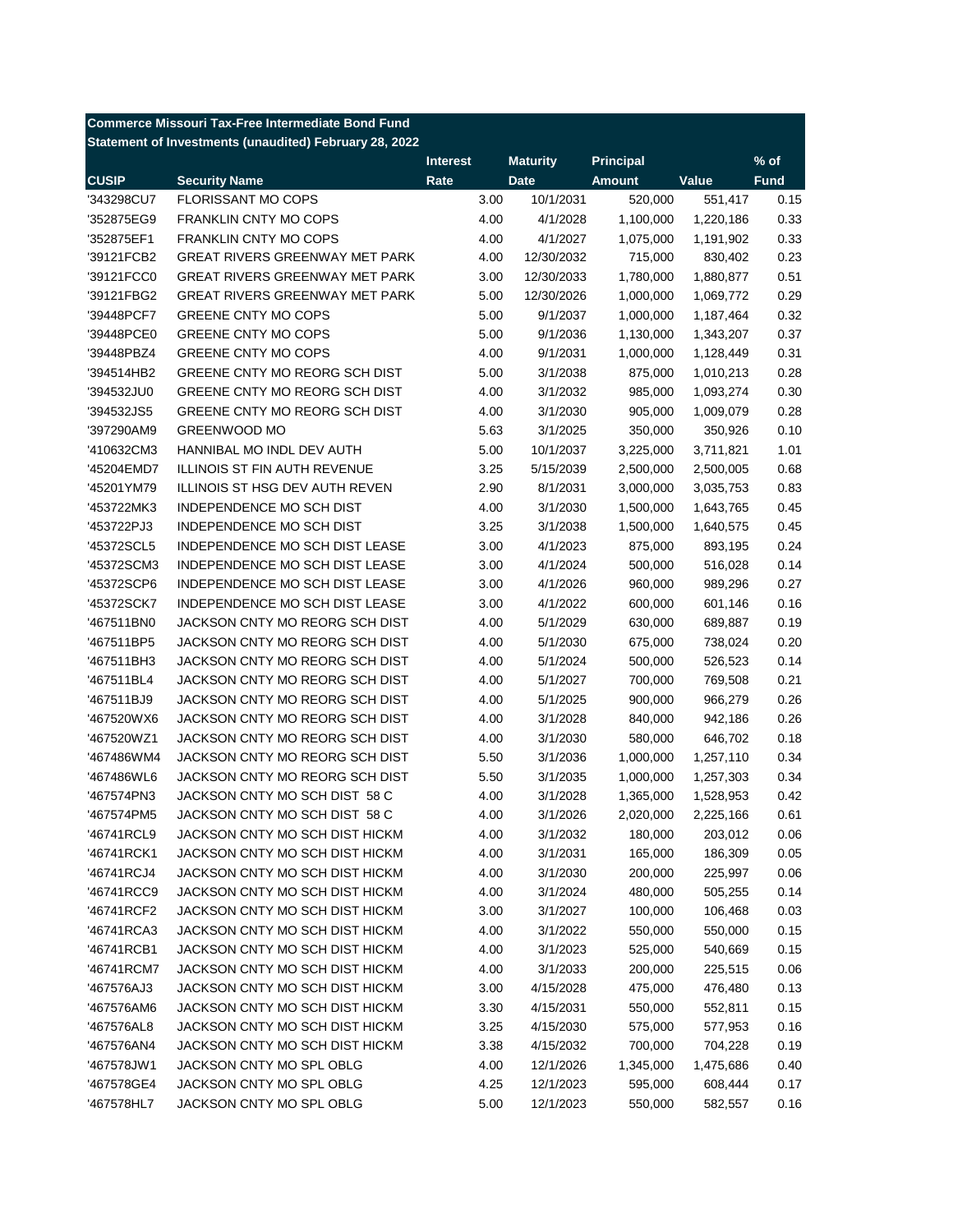| <b>Commerce Missouri Tax-Free Intermediate Bond Fund</b> |                                                        |                 |                 |                  |                      |             |  |
|----------------------------------------------------------|--------------------------------------------------------|-----------------|-----------------|------------------|----------------------|-------------|--|
|                                                          | Statement of Investments (unaudited) February 28, 2022 |                 |                 |                  |                      |             |  |
|                                                          |                                                        | <b>Interest</b> | <b>Maturity</b> | <b>Principal</b> |                      | $%$ of      |  |
| <b>CUSIP</b>                                             | <b>Security Name</b>                                   | Rate            | <b>Date</b>     | <b>Amount</b>    | Value                | <b>Fund</b> |  |
| '467578JY7                                               | JACKSON CNTY MO SPL OBLG                               | 4.00            | 12/1/2028       | 1,455,000        | 1,591,344            | 0.44        |  |
| '467578HN3                                               | JACKSON CNTY MO SPL OBLG                               | 5.00            | 12/1/2025       | 1,000,000        | 1,101,031            | 0.30        |  |
| '471486EJ5                                               | JASPER CNTY MO REORG SCH DIST                          | 4.00            | 3/1/2031        | 675,000          | 781,155              | 0.21        |  |
| '471486EK2                                               | JASPER CNTY MO REORG SCH DIST                          | 4.00            | 3/1/2032        | 1,575,000        | 1,816,908            | 0.50        |  |
| '472538KC0                                               | JEFFERSON CITY MO SCH DIST                             | 4.00            | 3/1/2030        | 15,000           | 16,438               | 0.00        |  |
| '472538KY2                                               | JEFFERSON CITY MO SCH DIST                             | 4.00            | 3/1/2029        | 1,525,000        | 1,705,050            | 0.47        |  |
| '472539AP0                                               | JEFFERSON CITY MO SCH DIST COP                         | 4.00            | 4/1/2035        | 1,220,000        | 1,350,610            | 0.37        |  |
| '476220AL2                                               | <b>JENNINGS MO COPS</b>                                | 4.00            | 3/1/2040        | 530,000          | 568,766              | 0.16        |  |
| '476220AJ7                                               | JENNINGS MO COPS                                       | 4.00            | 3/1/2034        | 1,230,000        | 1,332,676            | 0.36        |  |
| '476220AK4                                               | JENNINGS MO COPS                                       | 4.00            | 3/1/2037        | 750,000          | 808,502              | 0.22        |  |
| '476220AH1                                               | JENNINGS MO COPS                                       | 4.00            | 3/1/2031        | 1,095,000        | 1,193,335            | 0.33        |  |
| '478825GT3                                               | JOHNSON CNTY MO SCH DIST R VI                          | 3.00            | 3/1/2036        | 500,000          | 522,666              | 0.14        |  |
| '478825GU0                                               | JOHNSON CNTY MO SCH DIST R VI                          | 3.00            | 3/1/2037        | 560,000          | 584,944              | 0.16        |  |
| '480639CJ0                                               | JOPLIN MO INDL DEV AUTH HLTH F                         | 2.84            | 2/15/2028       | 815,000          | 817,420              | 0.22        |  |
| '480639CF8                                               | JOPLIN MO INDL DEV AUTH HLTH F                         | 2.38            | 2/15/2025       | 500,000          | 497,026              | 0.14        |  |
| '480639CE1                                               | JOPLIN MO INDL DEV AUTH HLTH F                         | 2.32            | 2/15/2024       | 450,000          | 449,758              | 0.12        |  |
| '480639CD3                                               | JOPLIN MO INDL DEV AUTH HLTH F                         | 2.20            | 2/15/2023       | 480,000          | 481,460              | 0.13        |  |
| '480639CG6                                               | JOPLIN MO INDL DEV AUTH HLTH F                         | 2.56            | 2/15/2026       | 1,020,000        | 1,018,339            | 0.28        |  |
| '480639CK7                                               | JOPLIN MO INDL DEV AUTH HLTH F                         | 2.89            | 2/15/2029       | 825,000          | 824,093              | 0.23        |  |
| '480639BN2                                               | JOPLIN MO INDL DEV AUTH HLTH F                         | 5.00            | 2/15/2027       | 1,895,000        | 2,026,285            | 0.55        |  |
| '48068TBR4                                               | JOPLIN MO SCHS                                         | 3.00            | 3/1/2035        | 3,285,000        | 3,445,364            | 0.94        |  |
| '484873KS2                                               | KANSAS CITY MO                                         | 4.50            | 2/1/2024        | 5,425,000        | 5,440,693            | 1.49        |  |
| '48503SEL9                                               | KANSAS CITY MO INDL DEV AUTH                           | 5.50            | 9/1/2029        | 2,130,000        | 2,138,592            | 0.58        |  |
| '48504NAQ2                                               | KANSAS CITY MO INDL DEV AUTH A                         | 5.00            | 3/1/2028        | 2,540,000        | 2,951,865            | 0.81        |  |
| '48504NCX5                                               | KANSAS CITY MO INDL DEV AUTH A                         | 4.00            | 3/1/2035        | 1,950,000        | 2,186,563            | 0.60        |  |
| '48504NCW7                                               | KANSAS CITY MO INDL DEV AUTH A                         | 4.00            | 3/1/2034        | 1,275,000        | 1,431,242            | 0.39        |  |
| '48504NAR0                                               | KANSAS CITY MO INDL DEV AUTH A                         | 5.00            | 3/1/2029        | 1,370,000        | 1,618,559            | 0.44        |  |
| '48504NBV0                                               | KANSAS CITY MO INDL DEV AUTH A                         | 5.00            | 3/1/2030        | 2,000,000        | 2,398,822            | 0.66        |  |
| '48507TFS7                                               | KANSAS CITY MO SAN SWR SYSTEM                          | 4.00            | 1/1/2033        | 1,895,000        | 2,017,341            | 0.55        |  |
| '485106LK2                                               | KANSAS CITY MO SPL OBLG                                | 5.00            | 9/1/2031        | 760,000          | 769,675              | 0.21        |  |
| '485106SA7                                               | KANSAS CITY MO SPL OBLG                                | 5.00            | 9/1/2031        | 1,000,000        | 1,173,235            | 0.32        |  |
| '485106RW0                                               | KANSAS CITY MO SPL OBLG                                | 5.00            | 9/1/2027        | 1,000,000        | 1,178,988            | 0.32        |  |
| '485106WC8                                               | KANSAS CITY MO SPL OBLG                                | 5.00            | 4/1/2035        | 1,000,000        | 1,236,766            | 0.34        |  |
| '485106WD6                                               | KANSAS CITY MO SPL OBLG                                | 5.00            | 4/1/2036        | 760,000          |                      | 0.26        |  |
| '485106WE4                                               | KANSAS CITY MO SPL OBLG                                | 5.00            | 4/1/2037        | 1,435,000        | 939,031<br>1,771,051 | 0.48        |  |
| '522714EK6                                               | LEBANON MO REORG SCH DIST R 3                          | 3.00            | 3/1/2031        | 1,385,000        | 1,485,396            | 0.41        |  |
| '530757BN2                                               | LIBERTY MO PUBLIC SCH DIST 53                          |                 |                 |                  |                      | 0.13        |  |
|                                                          | LIBERTY MO PUBLIC SCH DIST 53                          | 5.00            | 4/1/2032        | 475,000          | 476,588              | 0.12        |  |
| '530757BM4                                               | LIBERTY MO PUBLIC SCH DIST 53                          | 5.00            | 4/1/2031        | 425,000          | 426,417              |             |  |
| '530757BP7                                               |                                                        | 5.00            | 4/1/2033        | 500,000          | 501,676              | 0.14        |  |
| '530757BJ1                                               | LIBERTY MO PUBLIC SCH DIST 53                          | 4.00            | 4/1/2028        | 400,000          | 400,967              | 0.11        |  |
| '530757BQ5                                               | LIBERTY MO PUBLIC SCH DIST 53                          | 5.00            | 4/1/2034        | 500,000          | 501,680              | 0.14        |  |
| '530757CA9                                               | LIBERTY MO PUBLIC SCH DIST 53                          | 3.00            | 4/1/2027        | 1,040,000        | 1,069,600            | 0.29        |  |
| '56041MSQ8                                               | MAINE ST GOVTL FACS AUTH                               | 4.00            | 10/1/2033       | 2,640,000        | 2,969,663            | 0.81        |  |
| '56045R2D0                                               | MAINE ST MUNI BOND BANK                                | 3.00            | 11/1/2035       | 1,700,000        | 1,822,848            | 0.50        |  |
| '565607NX2                                               | MAPLEWOOD RICHMOND HEIGHTS MO                          | 4.00            | 3/1/2029        | 1,055,000        | 1,170,816            | 0.32        |  |
| '565607PS1                                               | MAPLEWOOD RICHMOND HEIGHTS MO                          | 3.00            | 3/1/2040        | 1,000,000        | 1,028,481            | 0.28        |  |
| '565607NY0                                               | MAPLEWOOD RICHMOND HEIGHTS MO                          | 4.00            | 3/1/2030        | 500,000          | 553,346              | 0.15        |  |
| '565607NW4                                               | MAPLEWOOD RICHMOND HEIGHTS MO                          | 4.00            | 3/1/2028        | 940,000          | 1,044,705            | 0.29        |  |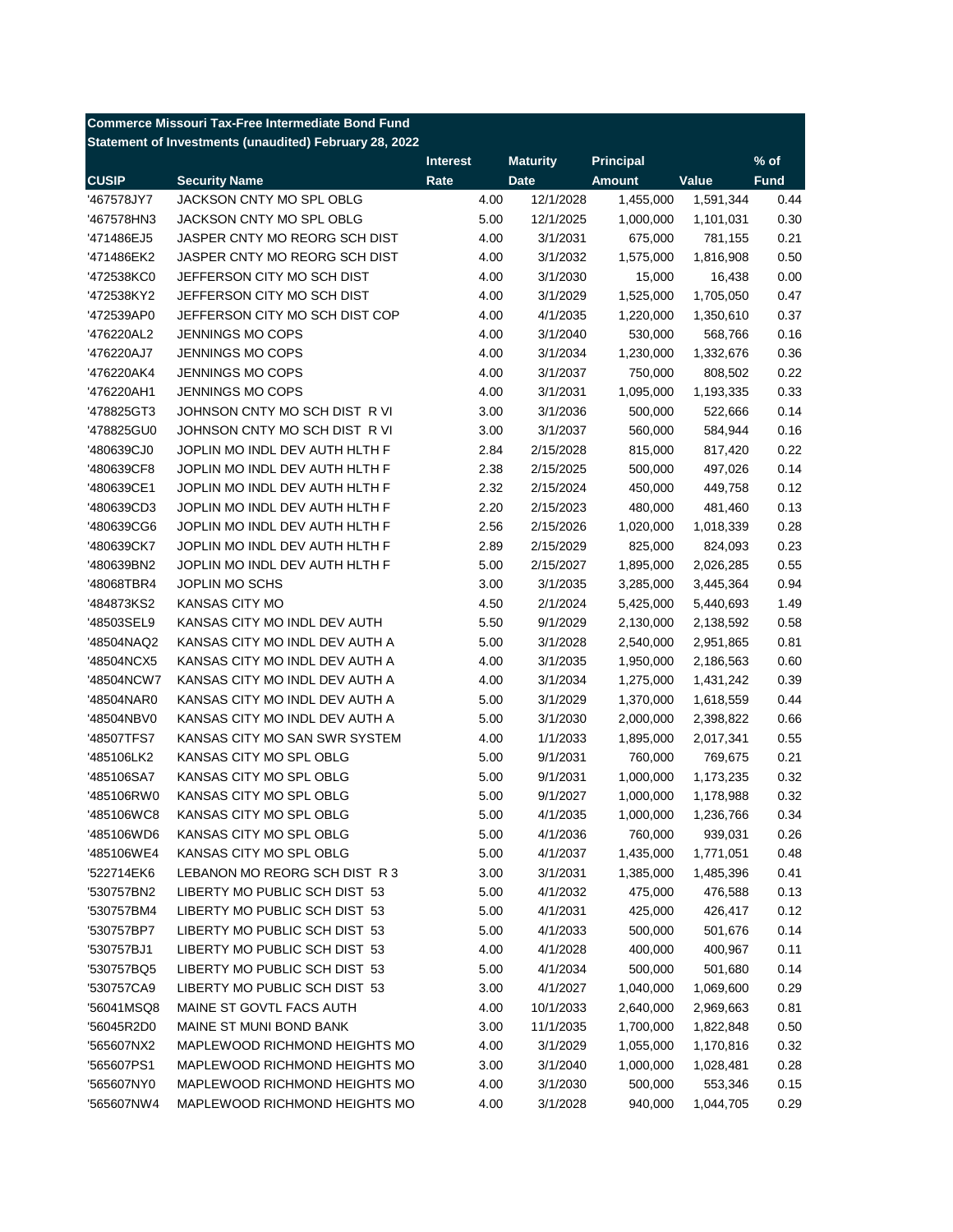| Statement of Investments (unaudited) February 28, 2022<br><b>Principal</b><br>$%$ of<br><b>Interest</b><br><b>Maturity</b><br><b>CUSIP</b><br>Value<br><b>Security Name</b><br>Rate<br><b>Amount</b><br><b>Fund</b><br><b>Date</b><br>'57947PDZ0<br>MCCLAIN CNTY OK ECON DEV AUTH<br>4.00<br>9/1/2033<br>1,735,000<br>0.55<br>2,000,583<br>MET SAINT LOUIS MO SWR DIST WS<br>5.00<br>0.13<br>'592481DV4<br>5/1/2042<br>485,000<br>488,574<br>0.82<br>'5946537X9<br>MICHIGAN ST HSG DEV AUTH SF MT<br>6/1/2027<br>2,920,000<br>2.55<br>2,989,026<br>0.47<br>'594654BA2<br>MICHIGAN ST HSG DEV AUTH SF MT<br>2.95<br>12/1/2028<br>1,705,000<br>1,705,000<br>MISSOURI JT MUNI ELEC UTILITY<br>5.00<br>1/1/2025<br>640,000<br>0.19<br>'606092GS7<br>701,739<br>MISSOURI ST BRD OF PUBLIC BLDG<br>800,000<br>0.23<br>'606341JG1<br>4.00<br>4/1/2028<br>843,845<br>MISSOURI ST BRD OF PUBLIC BLDG<br>2.00<br>635,000<br>0.18<br>'606341KQ7<br>4/1/2027<br>641,393<br>0.29<br>MISSOURI ST BRD OF PUBLIC BLDG<br>4.00<br>'606341JU0<br>4/1/2026<br>1,015,000<br>1,072,133<br>MISSOURI ST DEV FIN BRD ANNUAL<br>5.00<br>1,000,000<br>0.28<br>'606033AH1<br>10/1/2022<br>1,024,792<br>MISSOURI ST DEV FIN BRD INFRAS<br>4.00<br>0.28<br>'60636SKP8<br>4/1/2031<br>895,000<br>1,011,460<br>MISSOURI ST DEV FIN BRD INFRAS<br>4.00<br>990,000<br>0.30<br>'60636SKQ6<br>4/1/2032<br>1,111,950<br>0.33<br>'60636SKR4<br>MISSOURI ST DEV FIN BRD INFRAS<br>4.00<br>4/1/2033<br>1,095,000<br>1,224,753<br>0.23<br>'60635EGH3<br>MISSOURI ST ENVRNMNTL IMPT E<br>5.00<br>1/1/2031<br>775,000<br>850,668<br>0.18<br>MISSOURI ST ENVRNMNTL IMPT E<br>5.00<br>'60635EGG5<br>1/1/2030<br>595,000<br>653,094<br>0.20<br>'60636ASY0<br>MISSOURI ST HLTH EDUCTNL FAC<br>5.00<br>640,000<br>729,268<br>10/1/2026<br>0.18<br>'60636ASX2<br>MISSOURI ST HLTH EDUCTNL FAC<br>5.00<br>10/1/2025<br>600,000<br>667,576<br>MISSOURI ST HLTH<br><b>EDUCTNL FAC</b><br>0.37<br>'60637ALX8<br>4.00<br>5/15/2039<br>1,250,000<br>1,338,192<br>MISSOURI ST HLTH EDUCTNL FAC<br>0.35<br>'60636AND1<br>5.00<br>6/1/2037<br>1,100,000<br>1,276,258<br>MISSOURI ST HLTH<br>0.30<br><b>EDUCTNL FAC</b><br>5.00<br>6/1/2034<br>950,000<br>'60636ANA7<br>1,107,924<br>MISSOURI ST HLTH<br>0.65<br>'60636ASZ7<br><b>EDUCTNL FAC</b><br>5.00<br>10/1/2027<br>2,030,000<br>2,363,578<br><b>MISSOURI ST HLTH</b><br>'60637AHR6<br><b>EDUCTNL FAC</b><br>5.00<br>11/15/2035<br>2,500,000<br>2,790,034<br>0.76<br><b>MISSOURI ST HLTH</b><br>'60636AQH9<br><b>EDUCTNL FAC</b><br>5.00<br>9/1/2038<br>800,000<br>0.26<br>937,378<br><b>MISSOURI ST HLTH</b><br><b>EDUCTNL FAC</b><br>2/15/2036<br>580,000<br>0.18<br>'60637AUS9<br>4.00<br>666,488<br>'60637AUR1<br><b>MISSOURI ST HLTH</b><br><b>EDUCTNL FAC</b><br>4.00<br>400,000<br>0.13<br>2/15/2035<br>460,111<br><b>MISSOURI ST HLTH</b><br><b>EDUCTNL FAC</b><br>5.00<br>12/1/2033<br>1,000,000<br>0.30<br>'60637AKG6<br>1,099,182<br>MISSOURI ST HLTH<br><b>EDUCTNL FAC</b><br>4.00<br>0.37<br>'60637ALT7<br>5/15/2033<br>1,250,000<br>1,337,673<br><b>MISSOURI ST HLTH</b><br><b>EDUCTNL FAC</b><br>4.00<br>0.22<br>'60637AUT7<br>2/15/2037<br>700,000<br>803,303<br><b>MISSOURI ST HLTH</b><br><b>EDUCTNL FAC</b><br>4.00<br>350,000<br>0.11<br>'60637AUQ3<br>2/15/2034<br>403,105<br><b>MISSOURI ST HLTH</b><br><b>EDUCTNL FAC</b><br>5.00<br>670,000<br>0.21<br>'60636AQG1<br>9/1/2033<br>785,819<br>'60636AGS6<br><b>MISSOURI ST HLTH</b><br><b>EDUCTNL FAC</b><br>5.00<br>0.70<br>10/1/2026<br>2,400,000<br>2,542,602<br><b>MISSOURI ST HLTH</b><br><b>EDUCTNL FAC</b><br>0.41<br>'60636AHD8<br>4.50<br>6/1/2028<br>1,440,000<br>1,501,063<br>0.41<br>MISSOURI ST HLTH EDUCTNL FAC<br>5.00<br>12/1/2031<br>'60637AKE1<br>1,375,000<br>1,513,661<br>'60637BUW8<br>MISSOURI ST HSG DEV COMMISSION<br>2.50<br>5/1/2031<br>375,000<br>379,155<br>0.10<br>MISSOURI ST HSG DEV COMMISSION<br>0.11<br>'60637BUX6<br>2.55<br>11/1/2031<br>395,000<br>400,204<br>MISSOURI ST HSG DEV COMMISSION<br>2.40<br>390,000<br>0.11<br>'60637BUV0<br>11/1/2030<br>391,280<br>'60637BPU8<br>MISSOURI ST HSG DEV COMMISSION<br>300,000<br>312,661<br>0.09<br>3.25<br>11/1/2030<br>'60637BPS3<br>MISSOURI ST HSG DEV COMMISSION<br>11/1/2029<br>255,000<br>0.07<br>3.15<br>265,239<br>MISSOURI ST HSG DEV COMMISSION<br>0.08<br>'60637BPQ7<br>3.05<br>11/1/2028<br>295,000<br>307,092<br>MISSOURI ST HSG DEV COMMISSION<br>0.09<br>'60637BHE3<br>3.55<br>11/1/2030<br>320,000<br>325,813<br>NIXA MO PUB SCHS CTFS PARTN<br>3.00<br>0.41<br>'654805AT7<br>4/1/2039<br>1,465,000<br>1,492,267<br>NIXA MO PUB SCHS CTFS PARTN<br>3.00<br>0.28<br>'654805AV2<br>4/1/2041<br>1,000,000<br>1,015,832<br>NIXA MO PUBLIC SCHS<br>4.00<br>0.15<br>'654811CM8<br>3/1/2033<br>500,000<br>554,961<br>NIXA MO PUBLIC SCHS<br>4.00<br>0.24<br>'654811CN6<br>3/1/2034<br>800,000<br>886,723<br>'658877FC4<br>NORTH DAKOTA ST HSG FIN AGY HO<br>3.15<br>210,000<br>0.06<br>1/1/2036<br>213,803<br>NORTH DAKOTA ST HSG FIN AGY HO<br>2.60<br>7/1/2028<br>0.64<br>'658877GF6<br>2,310,000<br>2,352,135<br>'660266JN8<br>NORTH KANSAS CITY MO SCH DIST<br>3.00<br>0.72<br>3/1/2030<br>2,445,000<br>2,629,795<br>NORTHWEST MISSOURI ST UNIV<br>4.00<br>0.81<br>'667598GD2<br>6/1/2027<br>2,925,000<br>2,949,665<br>'667598GC4<br>NORTHWEST MISSOURI ST UNIV<br>4.00<br>6/1/2026<br>0.76<br>2,750,000<br>2,773,190 | <b>Commerce Missouri Tax-Free Intermediate Bond Fund</b> |  |  |  |
|---------------------------------------------------------------------------------------------------------------------------------------------------------------------------------------------------------------------------------------------------------------------------------------------------------------------------------------------------------------------------------------------------------------------------------------------------------------------------------------------------------------------------------------------------------------------------------------------------------------------------------------------------------------------------------------------------------------------------------------------------------------------------------------------------------------------------------------------------------------------------------------------------------------------------------------------------------------------------------------------------------------------------------------------------------------------------------------------------------------------------------------------------------------------------------------------------------------------------------------------------------------------------------------------------------------------------------------------------------------------------------------------------------------------------------------------------------------------------------------------------------------------------------------------------------------------------------------------------------------------------------------------------------------------------------------------------------------------------------------------------------------------------------------------------------------------------------------------------------------------------------------------------------------------------------------------------------------------------------------------------------------------------------------------------------------------------------------------------------------------------------------------------------------------------------------------------------------------------------------------------------------------------------------------------------------------------------------------------------------------------------------------------------------------------------------------------------------------------------------------------------------------------------------------------------------------------------------------------------------------------------------------------------------------------------------------------------------------------------------------------------------------------------------------------------------------------------------------------------------------------------------------------------------------------------------------------------------------------------------------------------------------------------------------------------------------------------------------------------------------------------------------------------------------------------------------------------------------------------------------------------------------------------------------------------------------------------------------------------------------------------------------------------------------------------------------------------------------------------------------------------------------------------------------------------------------------------------------------------------------------------------------------------------------------------------------------------------------------------------------------------------------------------------------------------------------------------------------------------------------------------------------------------------------------------------------------------------------------------------------------------------------------------------------------------------------------------------------------------------------------------------------------------------------------------------------------------------------------------------------------------------------------------------------------------------------------------------------------------------------------------------------------------------------------------------------------------------------------------------------------------------------------------------------------------------------------------------------------------------------------------------------------------------------------------------------------------------------------------------------------------------------------------------------------------------------------------------------------------------------------------------------------------------------------------------------------------------------------------------------------------------------------------------------------------------------------------------------------------------------------------------------------------------------------------------------------------------------------------------------------------------------------------------------------------------------------------------------------------------------------------------|----------------------------------------------------------|--|--|--|
|                                                                                                                                                                                                                                                                                                                                                                                                                                                                                                                                                                                                                                                                                                                                                                                                                                                                                                                                                                                                                                                                                                                                                                                                                                                                                                                                                                                                                                                                                                                                                                                                                                                                                                                                                                                                                                                                                                                                                                                                                                                                                                                                                                                                                                                                                                                                                                                                                                                                                                                                                                                                                                                                                                                                                                                                                                                                                                                                                                                                                                                                                                                                                                                                                                                                                                                                                                                                                                                                                                                                                                                                                                                                                                                                                                                                                                                                                                                                                                                                                                                                                                                                                                                                                                                                                                                                                                                                                                                                                                                                                                                                                                                                                                                                                                                                                                                                                                                                                                                                                                                                                                                                                                                                                                                                                                                                                                                       |                                                          |  |  |  |
|                                                                                                                                                                                                                                                                                                                                                                                                                                                                                                                                                                                                                                                                                                                                                                                                                                                                                                                                                                                                                                                                                                                                                                                                                                                                                                                                                                                                                                                                                                                                                                                                                                                                                                                                                                                                                                                                                                                                                                                                                                                                                                                                                                                                                                                                                                                                                                                                                                                                                                                                                                                                                                                                                                                                                                                                                                                                                                                                                                                                                                                                                                                                                                                                                                                                                                                                                                                                                                                                                                                                                                                                                                                                                                                                                                                                                                                                                                                                                                                                                                                                                                                                                                                                                                                                                                                                                                                                                                                                                                                                                                                                                                                                                                                                                                                                                                                                                                                                                                                                                                                                                                                                                                                                                                                                                                                                                                                       |                                                          |  |  |  |
|                                                                                                                                                                                                                                                                                                                                                                                                                                                                                                                                                                                                                                                                                                                                                                                                                                                                                                                                                                                                                                                                                                                                                                                                                                                                                                                                                                                                                                                                                                                                                                                                                                                                                                                                                                                                                                                                                                                                                                                                                                                                                                                                                                                                                                                                                                                                                                                                                                                                                                                                                                                                                                                                                                                                                                                                                                                                                                                                                                                                                                                                                                                                                                                                                                                                                                                                                                                                                                                                                                                                                                                                                                                                                                                                                                                                                                                                                                                                                                                                                                                                                                                                                                                                                                                                                                                                                                                                                                                                                                                                                                                                                                                                                                                                                                                                                                                                                                                                                                                                                                                                                                                                                                                                                                                                                                                                                                                       |                                                          |  |  |  |
|                                                                                                                                                                                                                                                                                                                                                                                                                                                                                                                                                                                                                                                                                                                                                                                                                                                                                                                                                                                                                                                                                                                                                                                                                                                                                                                                                                                                                                                                                                                                                                                                                                                                                                                                                                                                                                                                                                                                                                                                                                                                                                                                                                                                                                                                                                                                                                                                                                                                                                                                                                                                                                                                                                                                                                                                                                                                                                                                                                                                                                                                                                                                                                                                                                                                                                                                                                                                                                                                                                                                                                                                                                                                                                                                                                                                                                                                                                                                                                                                                                                                                                                                                                                                                                                                                                                                                                                                                                                                                                                                                                                                                                                                                                                                                                                                                                                                                                                                                                                                                                                                                                                                                                                                                                                                                                                                                                                       |                                                          |  |  |  |
|                                                                                                                                                                                                                                                                                                                                                                                                                                                                                                                                                                                                                                                                                                                                                                                                                                                                                                                                                                                                                                                                                                                                                                                                                                                                                                                                                                                                                                                                                                                                                                                                                                                                                                                                                                                                                                                                                                                                                                                                                                                                                                                                                                                                                                                                                                                                                                                                                                                                                                                                                                                                                                                                                                                                                                                                                                                                                                                                                                                                                                                                                                                                                                                                                                                                                                                                                                                                                                                                                                                                                                                                                                                                                                                                                                                                                                                                                                                                                                                                                                                                                                                                                                                                                                                                                                                                                                                                                                                                                                                                                                                                                                                                                                                                                                                                                                                                                                                                                                                                                                                                                                                                                                                                                                                                                                                                                                                       |                                                          |  |  |  |
|                                                                                                                                                                                                                                                                                                                                                                                                                                                                                                                                                                                                                                                                                                                                                                                                                                                                                                                                                                                                                                                                                                                                                                                                                                                                                                                                                                                                                                                                                                                                                                                                                                                                                                                                                                                                                                                                                                                                                                                                                                                                                                                                                                                                                                                                                                                                                                                                                                                                                                                                                                                                                                                                                                                                                                                                                                                                                                                                                                                                                                                                                                                                                                                                                                                                                                                                                                                                                                                                                                                                                                                                                                                                                                                                                                                                                                                                                                                                                                                                                                                                                                                                                                                                                                                                                                                                                                                                                                                                                                                                                                                                                                                                                                                                                                                                                                                                                                                                                                                                                                                                                                                                                                                                                                                                                                                                                                                       |                                                          |  |  |  |
|                                                                                                                                                                                                                                                                                                                                                                                                                                                                                                                                                                                                                                                                                                                                                                                                                                                                                                                                                                                                                                                                                                                                                                                                                                                                                                                                                                                                                                                                                                                                                                                                                                                                                                                                                                                                                                                                                                                                                                                                                                                                                                                                                                                                                                                                                                                                                                                                                                                                                                                                                                                                                                                                                                                                                                                                                                                                                                                                                                                                                                                                                                                                                                                                                                                                                                                                                                                                                                                                                                                                                                                                                                                                                                                                                                                                                                                                                                                                                                                                                                                                                                                                                                                                                                                                                                                                                                                                                                                                                                                                                                                                                                                                                                                                                                                                                                                                                                                                                                                                                                                                                                                                                                                                                                                                                                                                                                                       |                                                          |  |  |  |
|                                                                                                                                                                                                                                                                                                                                                                                                                                                                                                                                                                                                                                                                                                                                                                                                                                                                                                                                                                                                                                                                                                                                                                                                                                                                                                                                                                                                                                                                                                                                                                                                                                                                                                                                                                                                                                                                                                                                                                                                                                                                                                                                                                                                                                                                                                                                                                                                                                                                                                                                                                                                                                                                                                                                                                                                                                                                                                                                                                                                                                                                                                                                                                                                                                                                                                                                                                                                                                                                                                                                                                                                                                                                                                                                                                                                                                                                                                                                                                                                                                                                                                                                                                                                                                                                                                                                                                                                                                                                                                                                                                                                                                                                                                                                                                                                                                                                                                                                                                                                                                                                                                                                                                                                                                                                                                                                                                                       |                                                          |  |  |  |
|                                                                                                                                                                                                                                                                                                                                                                                                                                                                                                                                                                                                                                                                                                                                                                                                                                                                                                                                                                                                                                                                                                                                                                                                                                                                                                                                                                                                                                                                                                                                                                                                                                                                                                                                                                                                                                                                                                                                                                                                                                                                                                                                                                                                                                                                                                                                                                                                                                                                                                                                                                                                                                                                                                                                                                                                                                                                                                                                                                                                                                                                                                                                                                                                                                                                                                                                                                                                                                                                                                                                                                                                                                                                                                                                                                                                                                                                                                                                                                                                                                                                                                                                                                                                                                                                                                                                                                                                                                                                                                                                                                                                                                                                                                                                                                                                                                                                                                                                                                                                                                                                                                                                                                                                                                                                                                                                                                                       |                                                          |  |  |  |
|                                                                                                                                                                                                                                                                                                                                                                                                                                                                                                                                                                                                                                                                                                                                                                                                                                                                                                                                                                                                                                                                                                                                                                                                                                                                                                                                                                                                                                                                                                                                                                                                                                                                                                                                                                                                                                                                                                                                                                                                                                                                                                                                                                                                                                                                                                                                                                                                                                                                                                                                                                                                                                                                                                                                                                                                                                                                                                                                                                                                                                                                                                                                                                                                                                                                                                                                                                                                                                                                                                                                                                                                                                                                                                                                                                                                                                                                                                                                                                                                                                                                                                                                                                                                                                                                                                                                                                                                                                                                                                                                                                                                                                                                                                                                                                                                                                                                                                                                                                                                                                                                                                                                                                                                                                                                                                                                                                                       |                                                          |  |  |  |
|                                                                                                                                                                                                                                                                                                                                                                                                                                                                                                                                                                                                                                                                                                                                                                                                                                                                                                                                                                                                                                                                                                                                                                                                                                                                                                                                                                                                                                                                                                                                                                                                                                                                                                                                                                                                                                                                                                                                                                                                                                                                                                                                                                                                                                                                                                                                                                                                                                                                                                                                                                                                                                                                                                                                                                                                                                                                                                                                                                                                                                                                                                                                                                                                                                                                                                                                                                                                                                                                                                                                                                                                                                                                                                                                                                                                                                                                                                                                                                                                                                                                                                                                                                                                                                                                                                                                                                                                                                                                                                                                                                                                                                                                                                                                                                                                                                                                                                                                                                                                                                                                                                                                                                                                                                                                                                                                                                                       |                                                          |  |  |  |
|                                                                                                                                                                                                                                                                                                                                                                                                                                                                                                                                                                                                                                                                                                                                                                                                                                                                                                                                                                                                                                                                                                                                                                                                                                                                                                                                                                                                                                                                                                                                                                                                                                                                                                                                                                                                                                                                                                                                                                                                                                                                                                                                                                                                                                                                                                                                                                                                                                                                                                                                                                                                                                                                                                                                                                                                                                                                                                                                                                                                                                                                                                                                                                                                                                                                                                                                                                                                                                                                                                                                                                                                                                                                                                                                                                                                                                                                                                                                                                                                                                                                                                                                                                                                                                                                                                                                                                                                                                                                                                                                                                                                                                                                                                                                                                                                                                                                                                                                                                                                                                                                                                                                                                                                                                                                                                                                                                                       |                                                          |  |  |  |
|                                                                                                                                                                                                                                                                                                                                                                                                                                                                                                                                                                                                                                                                                                                                                                                                                                                                                                                                                                                                                                                                                                                                                                                                                                                                                                                                                                                                                                                                                                                                                                                                                                                                                                                                                                                                                                                                                                                                                                                                                                                                                                                                                                                                                                                                                                                                                                                                                                                                                                                                                                                                                                                                                                                                                                                                                                                                                                                                                                                                                                                                                                                                                                                                                                                                                                                                                                                                                                                                                                                                                                                                                                                                                                                                                                                                                                                                                                                                                                                                                                                                                                                                                                                                                                                                                                                                                                                                                                                                                                                                                                                                                                                                                                                                                                                                                                                                                                                                                                                                                                                                                                                                                                                                                                                                                                                                                                                       |                                                          |  |  |  |
|                                                                                                                                                                                                                                                                                                                                                                                                                                                                                                                                                                                                                                                                                                                                                                                                                                                                                                                                                                                                                                                                                                                                                                                                                                                                                                                                                                                                                                                                                                                                                                                                                                                                                                                                                                                                                                                                                                                                                                                                                                                                                                                                                                                                                                                                                                                                                                                                                                                                                                                                                                                                                                                                                                                                                                                                                                                                                                                                                                                                                                                                                                                                                                                                                                                                                                                                                                                                                                                                                                                                                                                                                                                                                                                                                                                                                                                                                                                                                                                                                                                                                                                                                                                                                                                                                                                                                                                                                                                                                                                                                                                                                                                                                                                                                                                                                                                                                                                                                                                                                                                                                                                                                                                                                                                                                                                                                                                       |                                                          |  |  |  |
|                                                                                                                                                                                                                                                                                                                                                                                                                                                                                                                                                                                                                                                                                                                                                                                                                                                                                                                                                                                                                                                                                                                                                                                                                                                                                                                                                                                                                                                                                                                                                                                                                                                                                                                                                                                                                                                                                                                                                                                                                                                                                                                                                                                                                                                                                                                                                                                                                                                                                                                                                                                                                                                                                                                                                                                                                                                                                                                                                                                                                                                                                                                                                                                                                                                                                                                                                                                                                                                                                                                                                                                                                                                                                                                                                                                                                                                                                                                                                                                                                                                                                                                                                                                                                                                                                                                                                                                                                                                                                                                                                                                                                                                                                                                                                                                                                                                                                                                                                                                                                                                                                                                                                                                                                                                                                                                                                                                       |                                                          |  |  |  |
|                                                                                                                                                                                                                                                                                                                                                                                                                                                                                                                                                                                                                                                                                                                                                                                                                                                                                                                                                                                                                                                                                                                                                                                                                                                                                                                                                                                                                                                                                                                                                                                                                                                                                                                                                                                                                                                                                                                                                                                                                                                                                                                                                                                                                                                                                                                                                                                                                                                                                                                                                                                                                                                                                                                                                                                                                                                                                                                                                                                                                                                                                                                                                                                                                                                                                                                                                                                                                                                                                                                                                                                                                                                                                                                                                                                                                                                                                                                                                                                                                                                                                                                                                                                                                                                                                                                                                                                                                                                                                                                                                                                                                                                                                                                                                                                                                                                                                                                                                                                                                                                                                                                                                                                                                                                                                                                                                                                       |                                                          |  |  |  |
|                                                                                                                                                                                                                                                                                                                                                                                                                                                                                                                                                                                                                                                                                                                                                                                                                                                                                                                                                                                                                                                                                                                                                                                                                                                                                                                                                                                                                                                                                                                                                                                                                                                                                                                                                                                                                                                                                                                                                                                                                                                                                                                                                                                                                                                                                                                                                                                                                                                                                                                                                                                                                                                                                                                                                                                                                                                                                                                                                                                                                                                                                                                                                                                                                                                                                                                                                                                                                                                                                                                                                                                                                                                                                                                                                                                                                                                                                                                                                                                                                                                                                                                                                                                                                                                                                                                                                                                                                                                                                                                                                                                                                                                                                                                                                                                                                                                                                                                                                                                                                                                                                                                                                                                                                                                                                                                                                                                       |                                                          |  |  |  |
|                                                                                                                                                                                                                                                                                                                                                                                                                                                                                                                                                                                                                                                                                                                                                                                                                                                                                                                                                                                                                                                                                                                                                                                                                                                                                                                                                                                                                                                                                                                                                                                                                                                                                                                                                                                                                                                                                                                                                                                                                                                                                                                                                                                                                                                                                                                                                                                                                                                                                                                                                                                                                                                                                                                                                                                                                                                                                                                                                                                                                                                                                                                                                                                                                                                                                                                                                                                                                                                                                                                                                                                                                                                                                                                                                                                                                                                                                                                                                                                                                                                                                                                                                                                                                                                                                                                                                                                                                                                                                                                                                                                                                                                                                                                                                                                                                                                                                                                                                                                                                                                                                                                                                                                                                                                                                                                                                                                       |                                                          |  |  |  |
|                                                                                                                                                                                                                                                                                                                                                                                                                                                                                                                                                                                                                                                                                                                                                                                                                                                                                                                                                                                                                                                                                                                                                                                                                                                                                                                                                                                                                                                                                                                                                                                                                                                                                                                                                                                                                                                                                                                                                                                                                                                                                                                                                                                                                                                                                                                                                                                                                                                                                                                                                                                                                                                                                                                                                                                                                                                                                                                                                                                                                                                                                                                                                                                                                                                                                                                                                                                                                                                                                                                                                                                                                                                                                                                                                                                                                                                                                                                                                                                                                                                                                                                                                                                                                                                                                                                                                                                                                                                                                                                                                                                                                                                                                                                                                                                                                                                                                                                                                                                                                                                                                                                                                                                                                                                                                                                                                                                       |                                                          |  |  |  |
|                                                                                                                                                                                                                                                                                                                                                                                                                                                                                                                                                                                                                                                                                                                                                                                                                                                                                                                                                                                                                                                                                                                                                                                                                                                                                                                                                                                                                                                                                                                                                                                                                                                                                                                                                                                                                                                                                                                                                                                                                                                                                                                                                                                                                                                                                                                                                                                                                                                                                                                                                                                                                                                                                                                                                                                                                                                                                                                                                                                                                                                                                                                                                                                                                                                                                                                                                                                                                                                                                                                                                                                                                                                                                                                                                                                                                                                                                                                                                                                                                                                                                                                                                                                                                                                                                                                                                                                                                                                                                                                                                                                                                                                                                                                                                                                                                                                                                                                                                                                                                                                                                                                                                                                                                                                                                                                                                                                       |                                                          |  |  |  |
|                                                                                                                                                                                                                                                                                                                                                                                                                                                                                                                                                                                                                                                                                                                                                                                                                                                                                                                                                                                                                                                                                                                                                                                                                                                                                                                                                                                                                                                                                                                                                                                                                                                                                                                                                                                                                                                                                                                                                                                                                                                                                                                                                                                                                                                                                                                                                                                                                                                                                                                                                                                                                                                                                                                                                                                                                                                                                                                                                                                                                                                                                                                                                                                                                                                                                                                                                                                                                                                                                                                                                                                                                                                                                                                                                                                                                                                                                                                                                                                                                                                                                                                                                                                                                                                                                                                                                                                                                                                                                                                                                                                                                                                                                                                                                                                                                                                                                                                                                                                                                                                                                                                                                                                                                                                                                                                                                                                       |                                                          |  |  |  |
|                                                                                                                                                                                                                                                                                                                                                                                                                                                                                                                                                                                                                                                                                                                                                                                                                                                                                                                                                                                                                                                                                                                                                                                                                                                                                                                                                                                                                                                                                                                                                                                                                                                                                                                                                                                                                                                                                                                                                                                                                                                                                                                                                                                                                                                                                                                                                                                                                                                                                                                                                                                                                                                                                                                                                                                                                                                                                                                                                                                                                                                                                                                                                                                                                                                                                                                                                                                                                                                                                                                                                                                                                                                                                                                                                                                                                                                                                                                                                                                                                                                                                                                                                                                                                                                                                                                                                                                                                                                                                                                                                                                                                                                                                                                                                                                                                                                                                                                                                                                                                                                                                                                                                                                                                                                                                                                                                                                       |                                                          |  |  |  |
|                                                                                                                                                                                                                                                                                                                                                                                                                                                                                                                                                                                                                                                                                                                                                                                                                                                                                                                                                                                                                                                                                                                                                                                                                                                                                                                                                                                                                                                                                                                                                                                                                                                                                                                                                                                                                                                                                                                                                                                                                                                                                                                                                                                                                                                                                                                                                                                                                                                                                                                                                                                                                                                                                                                                                                                                                                                                                                                                                                                                                                                                                                                                                                                                                                                                                                                                                                                                                                                                                                                                                                                                                                                                                                                                                                                                                                                                                                                                                                                                                                                                                                                                                                                                                                                                                                                                                                                                                                                                                                                                                                                                                                                                                                                                                                                                                                                                                                                                                                                                                                                                                                                                                                                                                                                                                                                                                                                       |                                                          |  |  |  |
|                                                                                                                                                                                                                                                                                                                                                                                                                                                                                                                                                                                                                                                                                                                                                                                                                                                                                                                                                                                                                                                                                                                                                                                                                                                                                                                                                                                                                                                                                                                                                                                                                                                                                                                                                                                                                                                                                                                                                                                                                                                                                                                                                                                                                                                                                                                                                                                                                                                                                                                                                                                                                                                                                                                                                                                                                                                                                                                                                                                                                                                                                                                                                                                                                                                                                                                                                                                                                                                                                                                                                                                                                                                                                                                                                                                                                                                                                                                                                                                                                                                                                                                                                                                                                                                                                                                                                                                                                                                                                                                                                                                                                                                                                                                                                                                                                                                                                                                                                                                                                                                                                                                                                                                                                                                                                                                                                                                       |                                                          |  |  |  |
|                                                                                                                                                                                                                                                                                                                                                                                                                                                                                                                                                                                                                                                                                                                                                                                                                                                                                                                                                                                                                                                                                                                                                                                                                                                                                                                                                                                                                                                                                                                                                                                                                                                                                                                                                                                                                                                                                                                                                                                                                                                                                                                                                                                                                                                                                                                                                                                                                                                                                                                                                                                                                                                                                                                                                                                                                                                                                                                                                                                                                                                                                                                                                                                                                                                                                                                                                                                                                                                                                                                                                                                                                                                                                                                                                                                                                                                                                                                                                                                                                                                                                                                                                                                                                                                                                                                                                                                                                                                                                                                                                                                                                                                                                                                                                                                                                                                                                                                                                                                                                                                                                                                                                                                                                                                                                                                                                                                       |                                                          |  |  |  |
|                                                                                                                                                                                                                                                                                                                                                                                                                                                                                                                                                                                                                                                                                                                                                                                                                                                                                                                                                                                                                                                                                                                                                                                                                                                                                                                                                                                                                                                                                                                                                                                                                                                                                                                                                                                                                                                                                                                                                                                                                                                                                                                                                                                                                                                                                                                                                                                                                                                                                                                                                                                                                                                                                                                                                                                                                                                                                                                                                                                                                                                                                                                                                                                                                                                                                                                                                                                                                                                                                                                                                                                                                                                                                                                                                                                                                                                                                                                                                                                                                                                                                                                                                                                                                                                                                                                                                                                                                                                                                                                                                                                                                                                                                                                                                                                                                                                                                                                                                                                                                                                                                                                                                                                                                                                                                                                                                                                       |                                                          |  |  |  |
|                                                                                                                                                                                                                                                                                                                                                                                                                                                                                                                                                                                                                                                                                                                                                                                                                                                                                                                                                                                                                                                                                                                                                                                                                                                                                                                                                                                                                                                                                                                                                                                                                                                                                                                                                                                                                                                                                                                                                                                                                                                                                                                                                                                                                                                                                                                                                                                                                                                                                                                                                                                                                                                                                                                                                                                                                                                                                                                                                                                                                                                                                                                                                                                                                                                                                                                                                                                                                                                                                                                                                                                                                                                                                                                                                                                                                                                                                                                                                                                                                                                                                                                                                                                                                                                                                                                                                                                                                                                                                                                                                                                                                                                                                                                                                                                                                                                                                                                                                                                                                                                                                                                                                                                                                                                                                                                                                                                       |                                                          |  |  |  |
|                                                                                                                                                                                                                                                                                                                                                                                                                                                                                                                                                                                                                                                                                                                                                                                                                                                                                                                                                                                                                                                                                                                                                                                                                                                                                                                                                                                                                                                                                                                                                                                                                                                                                                                                                                                                                                                                                                                                                                                                                                                                                                                                                                                                                                                                                                                                                                                                                                                                                                                                                                                                                                                                                                                                                                                                                                                                                                                                                                                                                                                                                                                                                                                                                                                                                                                                                                                                                                                                                                                                                                                                                                                                                                                                                                                                                                                                                                                                                                                                                                                                                                                                                                                                                                                                                                                                                                                                                                                                                                                                                                                                                                                                                                                                                                                                                                                                                                                                                                                                                                                                                                                                                                                                                                                                                                                                                                                       |                                                          |  |  |  |
|                                                                                                                                                                                                                                                                                                                                                                                                                                                                                                                                                                                                                                                                                                                                                                                                                                                                                                                                                                                                                                                                                                                                                                                                                                                                                                                                                                                                                                                                                                                                                                                                                                                                                                                                                                                                                                                                                                                                                                                                                                                                                                                                                                                                                                                                                                                                                                                                                                                                                                                                                                                                                                                                                                                                                                                                                                                                                                                                                                                                                                                                                                                                                                                                                                                                                                                                                                                                                                                                                                                                                                                                                                                                                                                                                                                                                                                                                                                                                                                                                                                                                                                                                                                                                                                                                                                                                                                                                                                                                                                                                                                                                                                                                                                                                                                                                                                                                                                                                                                                                                                                                                                                                                                                                                                                                                                                                                                       |                                                          |  |  |  |
|                                                                                                                                                                                                                                                                                                                                                                                                                                                                                                                                                                                                                                                                                                                                                                                                                                                                                                                                                                                                                                                                                                                                                                                                                                                                                                                                                                                                                                                                                                                                                                                                                                                                                                                                                                                                                                                                                                                                                                                                                                                                                                                                                                                                                                                                                                                                                                                                                                                                                                                                                                                                                                                                                                                                                                                                                                                                                                                                                                                                                                                                                                                                                                                                                                                                                                                                                                                                                                                                                                                                                                                                                                                                                                                                                                                                                                                                                                                                                                                                                                                                                                                                                                                                                                                                                                                                                                                                                                                                                                                                                                                                                                                                                                                                                                                                                                                                                                                                                                                                                                                                                                                                                                                                                                                                                                                                                                                       |                                                          |  |  |  |
|                                                                                                                                                                                                                                                                                                                                                                                                                                                                                                                                                                                                                                                                                                                                                                                                                                                                                                                                                                                                                                                                                                                                                                                                                                                                                                                                                                                                                                                                                                                                                                                                                                                                                                                                                                                                                                                                                                                                                                                                                                                                                                                                                                                                                                                                                                                                                                                                                                                                                                                                                                                                                                                                                                                                                                                                                                                                                                                                                                                                                                                                                                                                                                                                                                                                                                                                                                                                                                                                                                                                                                                                                                                                                                                                                                                                                                                                                                                                                                                                                                                                                                                                                                                                                                                                                                                                                                                                                                                                                                                                                                                                                                                                                                                                                                                                                                                                                                                                                                                                                                                                                                                                                                                                                                                                                                                                                                                       |                                                          |  |  |  |
|                                                                                                                                                                                                                                                                                                                                                                                                                                                                                                                                                                                                                                                                                                                                                                                                                                                                                                                                                                                                                                                                                                                                                                                                                                                                                                                                                                                                                                                                                                                                                                                                                                                                                                                                                                                                                                                                                                                                                                                                                                                                                                                                                                                                                                                                                                                                                                                                                                                                                                                                                                                                                                                                                                                                                                                                                                                                                                                                                                                                                                                                                                                                                                                                                                                                                                                                                                                                                                                                                                                                                                                                                                                                                                                                                                                                                                                                                                                                                                                                                                                                                                                                                                                                                                                                                                                                                                                                                                                                                                                                                                                                                                                                                                                                                                                                                                                                                                                                                                                                                                                                                                                                                                                                                                                                                                                                                                                       |                                                          |  |  |  |
|                                                                                                                                                                                                                                                                                                                                                                                                                                                                                                                                                                                                                                                                                                                                                                                                                                                                                                                                                                                                                                                                                                                                                                                                                                                                                                                                                                                                                                                                                                                                                                                                                                                                                                                                                                                                                                                                                                                                                                                                                                                                                                                                                                                                                                                                                                                                                                                                                                                                                                                                                                                                                                                                                                                                                                                                                                                                                                                                                                                                                                                                                                                                                                                                                                                                                                                                                                                                                                                                                                                                                                                                                                                                                                                                                                                                                                                                                                                                                                                                                                                                                                                                                                                                                                                                                                                                                                                                                                                                                                                                                                                                                                                                                                                                                                                                                                                                                                                                                                                                                                                                                                                                                                                                                                                                                                                                                                                       |                                                          |  |  |  |
|                                                                                                                                                                                                                                                                                                                                                                                                                                                                                                                                                                                                                                                                                                                                                                                                                                                                                                                                                                                                                                                                                                                                                                                                                                                                                                                                                                                                                                                                                                                                                                                                                                                                                                                                                                                                                                                                                                                                                                                                                                                                                                                                                                                                                                                                                                                                                                                                                                                                                                                                                                                                                                                                                                                                                                                                                                                                                                                                                                                                                                                                                                                                                                                                                                                                                                                                                                                                                                                                                                                                                                                                                                                                                                                                                                                                                                                                                                                                                                                                                                                                                                                                                                                                                                                                                                                                                                                                                                                                                                                                                                                                                                                                                                                                                                                                                                                                                                                                                                                                                                                                                                                                                                                                                                                                                                                                                                                       |                                                          |  |  |  |
|                                                                                                                                                                                                                                                                                                                                                                                                                                                                                                                                                                                                                                                                                                                                                                                                                                                                                                                                                                                                                                                                                                                                                                                                                                                                                                                                                                                                                                                                                                                                                                                                                                                                                                                                                                                                                                                                                                                                                                                                                                                                                                                                                                                                                                                                                                                                                                                                                                                                                                                                                                                                                                                                                                                                                                                                                                                                                                                                                                                                                                                                                                                                                                                                                                                                                                                                                                                                                                                                                                                                                                                                                                                                                                                                                                                                                                                                                                                                                                                                                                                                                                                                                                                                                                                                                                                                                                                                                                                                                                                                                                                                                                                                                                                                                                                                                                                                                                                                                                                                                                                                                                                                                                                                                                                                                                                                                                                       |                                                          |  |  |  |
|                                                                                                                                                                                                                                                                                                                                                                                                                                                                                                                                                                                                                                                                                                                                                                                                                                                                                                                                                                                                                                                                                                                                                                                                                                                                                                                                                                                                                                                                                                                                                                                                                                                                                                                                                                                                                                                                                                                                                                                                                                                                                                                                                                                                                                                                                                                                                                                                                                                                                                                                                                                                                                                                                                                                                                                                                                                                                                                                                                                                                                                                                                                                                                                                                                                                                                                                                                                                                                                                                                                                                                                                                                                                                                                                                                                                                                                                                                                                                                                                                                                                                                                                                                                                                                                                                                                                                                                                                                                                                                                                                                                                                                                                                                                                                                                                                                                                                                                                                                                                                                                                                                                                                                                                                                                                                                                                                                                       |                                                          |  |  |  |
|                                                                                                                                                                                                                                                                                                                                                                                                                                                                                                                                                                                                                                                                                                                                                                                                                                                                                                                                                                                                                                                                                                                                                                                                                                                                                                                                                                                                                                                                                                                                                                                                                                                                                                                                                                                                                                                                                                                                                                                                                                                                                                                                                                                                                                                                                                                                                                                                                                                                                                                                                                                                                                                                                                                                                                                                                                                                                                                                                                                                                                                                                                                                                                                                                                                                                                                                                                                                                                                                                                                                                                                                                                                                                                                                                                                                                                                                                                                                                                                                                                                                                                                                                                                                                                                                                                                                                                                                                                                                                                                                                                                                                                                                                                                                                                                                                                                                                                                                                                                                                                                                                                                                                                                                                                                                                                                                                                                       |                                                          |  |  |  |
|                                                                                                                                                                                                                                                                                                                                                                                                                                                                                                                                                                                                                                                                                                                                                                                                                                                                                                                                                                                                                                                                                                                                                                                                                                                                                                                                                                                                                                                                                                                                                                                                                                                                                                                                                                                                                                                                                                                                                                                                                                                                                                                                                                                                                                                                                                                                                                                                                                                                                                                                                                                                                                                                                                                                                                                                                                                                                                                                                                                                                                                                                                                                                                                                                                                                                                                                                                                                                                                                                                                                                                                                                                                                                                                                                                                                                                                                                                                                                                                                                                                                                                                                                                                                                                                                                                                                                                                                                                                                                                                                                                                                                                                                                                                                                                                                                                                                                                                                                                                                                                                                                                                                                                                                                                                                                                                                                                                       |                                                          |  |  |  |
|                                                                                                                                                                                                                                                                                                                                                                                                                                                                                                                                                                                                                                                                                                                                                                                                                                                                                                                                                                                                                                                                                                                                                                                                                                                                                                                                                                                                                                                                                                                                                                                                                                                                                                                                                                                                                                                                                                                                                                                                                                                                                                                                                                                                                                                                                                                                                                                                                                                                                                                                                                                                                                                                                                                                                                                                                                                                                                                                                                                                                                                                                                                                                                                                                                                                                                                                                                                                                                                                                                                                                                                                                                                                                                                                                                                                                                                                                                                                                                                                                                                                                                                                                                                                                                                                                                                                                                                                                                                                                                                                                                                                                                                                                                                                                                                                                                                                                                                                                                                                                                                                                                                                                                                                                                                                                                                                                                                       |                                                          |  |  |  |
|                                                                                                                                                                                                                                                                                                                                                                                                                                                                                                                                                                                                                                                                                                                                                                                                                                                                                                                                                                                                                                                                                                                                                                                                                                                                                                                                                                                                                                                                                                                                                                                                                                                                                                                                                                                                                                                                                                                                                                                                                                                                                                                                                                                                                                                                                                                                                                                                                                                                                                                                                                                                                                                                                                                                                                                                                                                                                                                                                                                                                                                                                                                                                                                                                                                                                                                                                                                                                                                                                                                                                                                                                                                                                                                                                                                                                                                                                                                                                                                                                                                                                                                                                                                                                                                                                                                                                                                                                                                                                                                                                                                                                                                                                                                                                                                                                                                                                                                                                                                                                                                                                                                                                                                                                                                                                                                                                                                       |                                                          |  |  |  |
|                                                                                                                                                                                                                                                                                                                                                                                                                                                                                                                                                                                                                                                                                                                                                                                                                                                                                                                                                                                                                                                                                                                                                                                                                                                                                                                                                                                                                                                                                                                                                                                                                                                                                                                                                                                                                                                                                                                                                                                                                                                                                                                                                                                                                                                                                                                                                                                                                                                                                                                                                                                                                                                                                                                                                                                                                                                                                                                                                                                                                                                                                                                                                                                                                                                                                                                                                                                                                                                                                                                                                                                                                                                                                                                                                                                                                                                                                                                                                                                                                                                                                                                                                                                                                                                                                                                                                                                                                                                                                                                                                                                                                                                                                                                                                                                                                                                                                                                                                                                                                                                                                                                                                                                                                                                                                                                                                                                       |                                                          |  |  |  |
|                                                                                                                                                                                                                                                                                                                                                                                                                                                                                                                                                                                                                                                                                                                                                                                                                                                                                                                                                                                                                                                                                                                                                                                                                                                                                                                                                                                                                                                                                                                                                                                                                                                                                                                                                                                                                                                                                                                                                                                                                                                                                                                                                                                                                                                                                                                                                                                                                                                                                                                                                                                                                                                                                                                                                                                                                                                                                                                                                                                                                                                                                                                                                                                                                                                                                                                                                                                                                                                                                                                                                                                                                                                                                                                                                                                                                                                                                                                                                                                                                                                                                                                                                                                                                                                                                                                                                                                                                                                                                                                                                                                                                                                                                                                                                                                                                                                                                                                                                                                                                                                                                                                                                                                                                                                                                                                                                                                       |                                                          |  |  |  |
|                                                                                                                                                                                                                                                                                                                                                                                                                                                                                                                                                                                                                                                                                                                                                                                                                                                                                                                                                                                                                                                                                                                                                                                                                                                                                                                                                                                                                                                                                                                                                                                                                                                                                                                                                                                                                                                                                                                                                                                                                                                                                                                                                                                                                                                                                                                                                                                                                                                                                                                                                                                                                                                                                                                                                                                                                                                                                                                                                                                                                                                                                                                                                                                                                                                                                                                                                                                                                                                                                                                                                                                                                                                                                                                                                                                                                                                                                                                                                                                                                                                                                                                                                                                                                                                                                                                                                                                                                                                                                                                                                                                                                                                                                                                                                                                                                                                                                                                                                                                                                                                                                                                                                                                                                                                                                                                                                                                       |                                                          |  |  |  |
|                                                                                                                                                                                                                                                                                                                                                                                                                                                                                                                                                                                                                                                                                                                                                                                                                                                                                                                                                                                                                                                                                                                                                                                                                                                                                                                                                                                                                                                                                                                                                                                                                                                                                                                                                                                                                                                                                                                                                                                                                                                                                                                                                                                                                                                                                                                                                                                                                                                                                                                                                                                                                                                                                                                                                                                                                                                                                                                                                                                                                                                                                                                                                                                                                                                                                                                                                                                                                                                                                                                                                                                                                                                                                                                                                                                                                                                                                                                                                                                                                                                                                                                                                                                                                                                                                                                                                                                                                                                                                                                                                                                                                                                                                                                                                                                                                                                                                                                                                                                                                                                                                                                                                                                                                                                                                                                                                                                       |                                                          |  |  |  |
|                                                                                                                                                                                                                                                                                                                                                                                                                                                                                                                                                                                                                                                                                                                                                                                                                                                                                                                                                                                                                                                                                                                                                                                                                                                                                                                                                                                                                                                                                                                                                                                                                                                                                                                                                                                                                                                                                                                                                                                                                                                                                                                                                                                                                                                                                                                                                                                                                                                                                                                                                                                                                                                                                                                                                                                                                                                                                                                                                                                                                                                                                                                                                                                                                                                                                                                                                                                                                                                                                                                                                                                                                                                                                                                                                                                                                                                                                                                                                                                                                                                                                                                                                                                                                                                                                                                                                                                                                                                                                                                                                                                                                                                                                                                                                                                                                                                                                                                                                                                                                                                                                                                                                                                                                                                                                                                                                                                       |                                                          |  |  |  |
|                                                                                                                                                                                                                                                                                                                                                                                                                                                                                                                                                                                                                                                                                                                                                                                                                                                                                                                                                                                                                                                                                                                                                                                                                                                                                                                                                                                                                                                                                                                                                                                                                                                                                                                                                                                                                                                                                                                                                                                                                                                                                                                                                                                                                                                                                                                                                                                                                                                                                                                                                                                                                                                                                                                                                                                                                                                                                                                                                                                                                                                                                                                                                                                                                                                                                                                                                                                                                                                                                                                                                                                                                                                                                                                                                                                                                                                                                                                                                                                                                                                                                                                                                                                                                                                                                                                                                                                                                                                                                                                                                                                                                                                                                                                                                                                                                                                                                                                                                                                                                                                                                                                                                                                                                                                                                                                                                                                       |                                                          |  |  |  |
|                                                                                                                                                                                                                                                                                                                                                                                                                                                                                                                                                                                                                                                                                                                                                                                                                                                                                                                                                                                                                                                                                                                                                                                                                                                                                                                                                                                                                                                                                                                                                                                                                                                                                                                                                                                                                                                                                                                                                                                                                                                                                                                                                                                                                                                                                                                                                                                                                                                                                                                                                                                                                                                                                                                                                                                                                                                                                                                                                                                                                                                                                                                                                                                                                                                                                                                                                                                                                                                                                                                                                                                                                                                                                                                                                                                                                                                                                                                                                                                                                                                                                                                                                                                                                                                                                                                                                                                                                                                                                                                                                                                                                                                                                                                                                                                                                                                                                                                                                                                                                                                                                                                                                                                                                                                                                                                                                                                       |                                                          |  |  |  |
|                                                                                                                                                                                                                                                                                                                                                                                                                                                                                                                                                                                                                                                                                                                                                                                                                                                                                                                                                                                                                                                                                                                                                                                                                                                                                                                                                                                                                                                                                                                                                                                                                                                                                                                                                                                                                                                                                                                                                                                                                                                                                                                                                                                                                                                                                                                                                                                                                                                                                                                                                                                                                                                                                                                                                                                                                                                                                                                                                                                                                                                                                                                                                                                                                                                                                                                                                                                                                                                                                                                                                                                                                                                                                                                                                                                                                                                                                                                                                                                                                                                                                                                                                                                                                                                                                                                                                                                                                                                                                                                                                                                                                                                                                                                                                                                                                                                                                                                                                                                                                                                                                                                                                                                                                                                                                                                                                                                       |                                                          |  |  |  |
|                                                                                                                                                                                                                                                                                                                                                                                                                                                                                                                                                                                                                                                                                                                                                                                                                                                                                                                                                                                                                                                                                                                                                                                                                                                                                                                                                                                                                                                                                                                                                                                                                                                                                                                                                                                                                                                                                                                                                                                                                                                                                                                                                                                                                                                                                                                                                                                                                                                                                                                                                                                                                                                                                                                                                                                                                                                                                                                                                                                                                                                                                                                                                                                                                                                                                                                                                                                                                                                                                                                                                                                                                                                                                                                                                                                                                                                                                                                                                                                                                                                                                                                                                                                                                                                                                                                                                                                                                                                                                                                                                                                                                                                                                                                                                                                                                                                                                                                                                                                                                                                                                                                                                                                                                                                                                                                                                                                       |                                                          |  |  |  |
|                                                                                                                                                                                                                                                                                                                                                                                                                                                                                                                                                                                                                                                                                                                                                                                                                                                                                                                                                                                                                                                                                                                                                                                                                                                                                                                                                                                                                                                                                                                                                                                                                                                                                                                                                                                                                                                                                                                                                                                                                                                                                                                                                                                                                                                                                                                                                                                                                                                                                                                                                                                                                                                                                                                                                                                                                                                                                                                                                                                                                                                                                                                                                                                                                                                                                                                                                                                                                                                                                                                                                                                                                                                                                                                                                                                                                                                                                                                                                                                                                                                                                                                                                                                                                                                                                                                                                                                                                                                                                                                                                                                                                                                                                                                                                                                                                                                                                                                                                                                                                                                                                                                                                                                                                                                                                                                                                                                       |                                                          |  |  |  |
|                                                                                                                                                                                                                                                                                                                                                                                                                                                                                                                                                                                                                                                                                                                                                                                                                                                                                                                                                                                                                                                                                                                                                                                                                                                                                                                                                                                                                                                                                                                                                                                                                                                                                                                                                                                                                                                                                                                                                                                                                                                                                                                                                                                                                                                                                                                                                                                                                                                                                                                                                                                                                                                                                                                                                                                                                                                                                                                                                                                                                                                                                                                                                                                                                                                                                                                                                                                                                                                                                                                                                                                                                                                                                                                                                                                                                                                                                                                                                                                                                                                                                                                                                                                                                                                                                                                                                                                                                                                                                                                                                                                                                                                                                                                                                                                                                                                                                                                                                                                                                                                                                                                                                                                                                                                                                                                                                                                       |                                                          |  |  |  |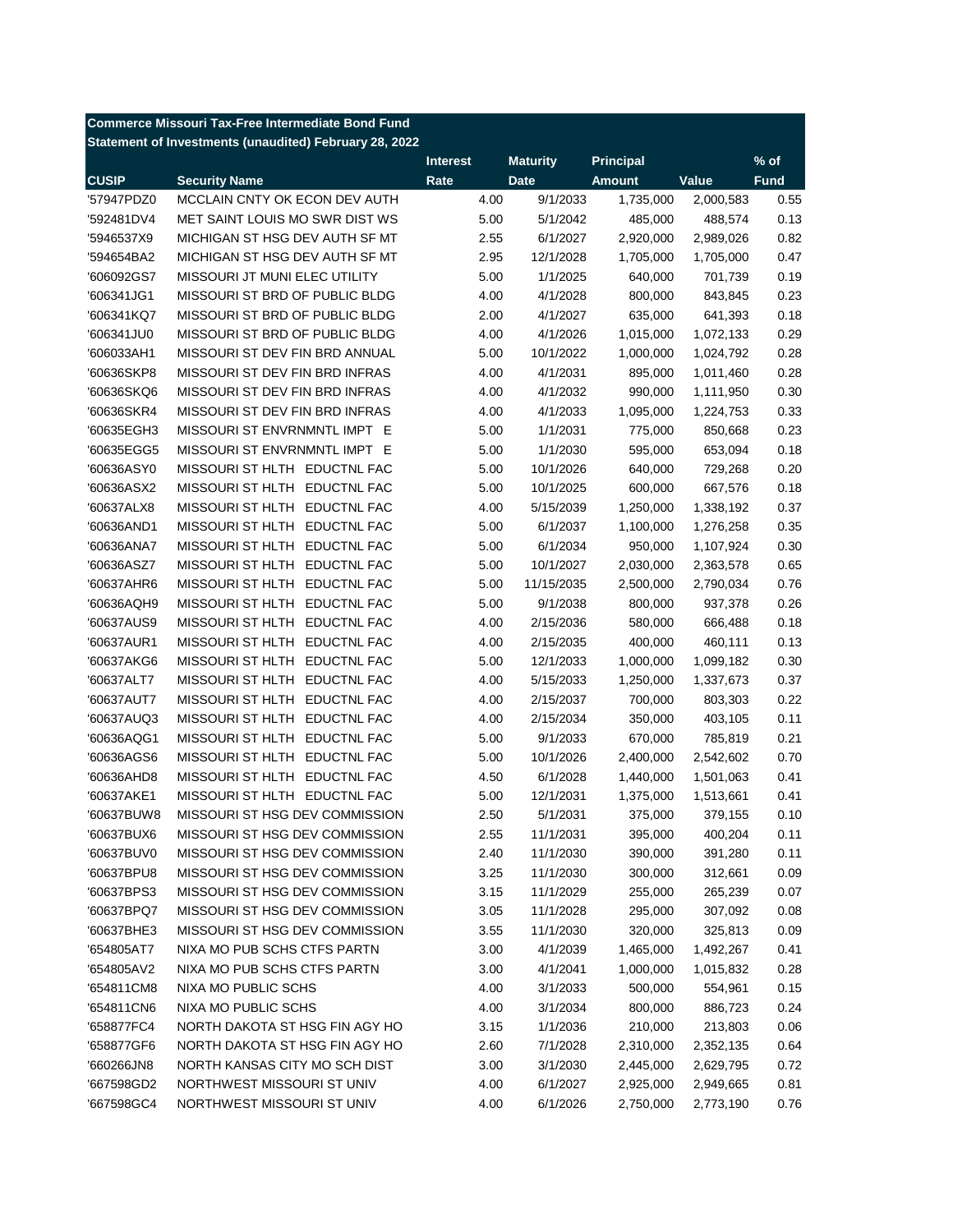|              | <b>Commerce Missouri Tax-Free Intermediate Bond Fund</b> |                 |                 |                  |           |             |
|--------------|----------------------------------------------------------|-----------------|-----------------|------------------|-----------|-------------|
|              | Statement of Investments (unaudited) February 28, 2022   |                 |                 |                  |           |             |
|              |                                                          | <b>Interest</b> | <b>Maturity</b> | <b>Principal</b> |           | $%$ of      |
| <b>CUSIP</b> | <b>Security Name</b>                                     | Rate            | <b>Date</b>     | <b>Amount</b>    | Value     | <b>Fund</b> |
| '667598GE0   | NORTHWEST MISSOURI ST UNIV                               | 4.00            | 6/1/2028        | 1,000,000        | 1,008,433 | 0.28        |
| '684545ZK5   | ORANGE CNTY FL TOURIST DEV TAX                           | 4.00            | 10/1/2033       | 2,000,000        | 2,176,291 | 0.59        |
| '69263RCJ4   | <b>OZARK MO COPS</b>                                     | 5.00            | 9/1/2044        | 500,000          | 525,743   | 0.14        |
| '692634ES3   | OZARK MO REORG SCH DIST R 6                              | 4.00            | 3/1/2034        | 1,000,000        | 1,028,532 | 0.28        |
| '692634GJ1   | OZARK MO REORG SCH DIST R 6                              | 4.00            | 3/1/2038        | 1,000,000        | 1,155,599 | 0.32        |
| '692634GH5   | OZARK MO REORG SCH DIST R 6                              | 4.00            | 3/1/2037        | 1,000,000        | 1,159,700 | 0.32        |
| '692634GK8   | OZARK MO REORG SCH DIST R 6                              | 4.00            | 3/1/2039        | 750,000          | 865,001   | 0.24        |
| '692634GG7   | OZARK MO REORG SCH DIST R 6                              | 3.00            | 3/1/2036        | 400,000          | 425,615   | 0.12        |
| '692634EQ7   | OZARK MO REORG SCH DIST R 6                              | 4.00            | 3/1/2035        | 1,500,000        | 1,542,040 | 0.42        |
| '692634EW4   | OZARK MO REORG SCH DIST R 6                              | 4.00            | 3/1/2030        | 1,000,000        | 1,029,543 | 0.28        |
| '705888CB9   | PELL CITY AL SPL CARE FACS FIN                           | 5.00            | 12/1/2031       | 2,000,000        | 2,436,702 | 0.67        |
| '72771LBY4   | PLATTE CNTY MO R III SCH DIST                            | 4.00            | 4/1/2028        | 550,000          | 551,519   | 0.15        |
| '72771LBZ1   | PLATTE CNTY MO R III SCH DIST                            | 4.00            | 4/1/2029        | 800,000          | 801,941   | 0.22        |
| '72771LBT5   | PLATTE CNTY MO R III SCH DIST                            | 4.00            | 4/1/2023        | 1,000,000        | 1,002,525 | 0.27        |
| '72771LCA5   | PLATTE CNTY MO R III SCH DIST                            | 4.00            | 4/1/2030        | 1,475,000        | 1,479,075 | 0.40        |
| '727717JX9   | PLATTE CNTY MO REORG SCH DIST                            | 5.00            | 3/1/2033        | 1,995,000        | 2,552,048 | 0.70        |
| '731293EM4   | POLK CNTY MO SCH DIST R 1 BOL                            | 3.00            | 3/1/2035        | 1,600,000        | 1,694,768 | 0.46        |
| '731293EL6   | POLK CNTY MO SCH DIST R 1 BOL                            | 3.00            | 3/1/2033        | 625,000          | 663,375   | 0.18        |
| '760612BX8   | REPUBLIC MO SPL OBLG                                     | 4.00            | 5/1/2034        | 920,000          | 1,026,682 | 0.28        |
| '760612BZ3   | REPUBLIC MO SPL OBLG                                     | 4.00            | 5/1/2036        | 685,000          | 760,226   | 0.21        |
| '760612BY6   | REPUBLIC MO SPL OBLG                                     | 4.00            | 5/1/2035        | 640,000          | 711,943   | 0.19        |
| '775545BF2   | ROLLA MO COPS                                            | 3.15            | 7/1/2027        | 225,000          | 226,304   | 0.06        |
| '775545BL9   | ROLLA MO COPS                                            | 3.45            | 7/1/2032        | 410,000          | 411,934   | 0.11        |
| '78764YDH7   | SAINT CHARLES CNTY MO PUBLIC W                           | 4.00            | 12/1/2031       | 1,000,000        | 1,086,832 | 0.30        |
| '78775RCA5   | SAINT CHARLES CNTY MO SPL OBLG                           | 3.00            | 10/1/2025       | 1,485,000        | 1,553,814 | 0.42        |
| '78775RCB3   | SAINT CHARLES CNTY MO SPL OBLG                           | 3.00            | 10/1/2026       | 1,240,000        | 1,308,344 | 0.36        |
| '79076RBT9   | SAINT JOSEPH MO INDL DEV AUTH                            | 5.00            | 4/1/2026        | 1,085,000        | 1,203,142 | 0.33        |
| '79152QAP7   | SAINT LOUIS CNTY MO LIBRARY DI                           | 4.00            | 4/1/2027        | 2,010,000        | 2,070,027 | 0.57        |
| '79152QAN2   | SAINT LOUIS CNTY MO LIBRARY DI                           | 4.00            | 4/1/2026        | 1,930,000        | 1,987,638 | 0.54        |
| '79152QAM4   | SAINT LOUIS CNTY MO LIBRARY DI                           | 4.00            | 4/1/2025        | 1,855,000        | 1,910,398 | 0.52        |
| '791319KC9   | SAINT LOUIS CNTY MO PARKWAY C                            | 4.00            | 3/1/2032        | 1,000,000        | 1,073,259 | 0.29        |
| '791498BD9   | SAINT LOUIS CNTY MO SPL SCH DI                           | 4.00            | 4/1/2026        | 1,735,000        | 1,739,878 | 0.48        |
| '791638L49   | SAINT LOUIS MO ARPT REVENUE                              | 5.00            | 7/1/2027        | 500,000          | 583,083   | 0.16        |
| '791638L56   | SAINT LOUIS MO ARPT REVENUE                              | 5.00            | 7/1/2028        | 1,000,000        | 1,187,239 | 0.32        |
| '791638VG1   | SAINT LOUIS MO ARPT REVENUE                              | 5.50            | 7/1/2028        | 2,135,000        | 2,598,242 | 0.71        |
| '791638A74   | SAINT LOUIS MO ARPT REVENUE                              | 5.00            | 7/1/2023        | 1,280,000        | 1,295,838 | 0.35        |
| '791650GG3   | SAINT LOUIS MO JNR CLG DIST BL                           | 3.00            | 4/1/2022        | 800,000          | 801,600   | 0.22        |
| '791650GH1   | SAINT LOUIS MO JNR CLG DIST BL                           | 3.00            | 4/1/2023        | 800,000          | 801,189   | 0.22        |
| '791652JC5   | SAINT LOUIS MO LAND CLEARANCE                            | 2.13            | 4/1/2039        | 2,850,000        | 2,539,201 | 0.69        |
| '85233SCA4   | SAINT LOUIS MO LAND CLEARANCE                            | 3.00            | 7/15/2032       | 1,570,000        | 1,675,679 | 0.46        |
| '85233SCB2   | SAINT LOUIS MO LAND CLEARANCE                            | 3.00            | 7/15/2033       | 1,615,000        | 1,718,936 | 0.47        |
| '85233SCC0   | SAINT LOUIS MO LAND CLEARANCE                            | 3.00            | 7/15/2034       | 1,665,000        | 1,768,673 | 0.48        |
| '79165TRR4   | SAINT LOUIS MO MUNI FIN CORP                             | 5.00            | 2/15/2027       | 2,710,000        | 3,133,862 | 0.86        |
| '79165TSH5   | SAINT LOUIS MO MUNI FIN CORP                             | 5.00            | 4/15/2026       | 1,390,000        | 1,577,855 | 0.43        |
| '79165TSG7   | SAINT LOUIS MO MUNI FIN CORP                             | 5.00            | 4/15/2025       | 1,320,000        | 1,458,980 | 0.40        |
|              | SAINT LOUIS MO MUNI FIN CORP S                           |                 |                 |                  |           |             |
| '79165NBD5   | SAINT LOUIS MO MUNI FIN CORP S                           | 5.00<br>4.00    | 2/15/2024       | 1,000,000        | 1,068,879 | 0.29        |
| '79165NBQ6   |                                                          |                 | 2/15/2035       | 2,595,000        | 2,771,190 | 0.76        |
| '791697EK7   | SAINT LOUIS MO SPL ADMIN BRD O                           | 4.00            | 4/1/2030        | 1,000,000        | 1,095,911 | 0.30        |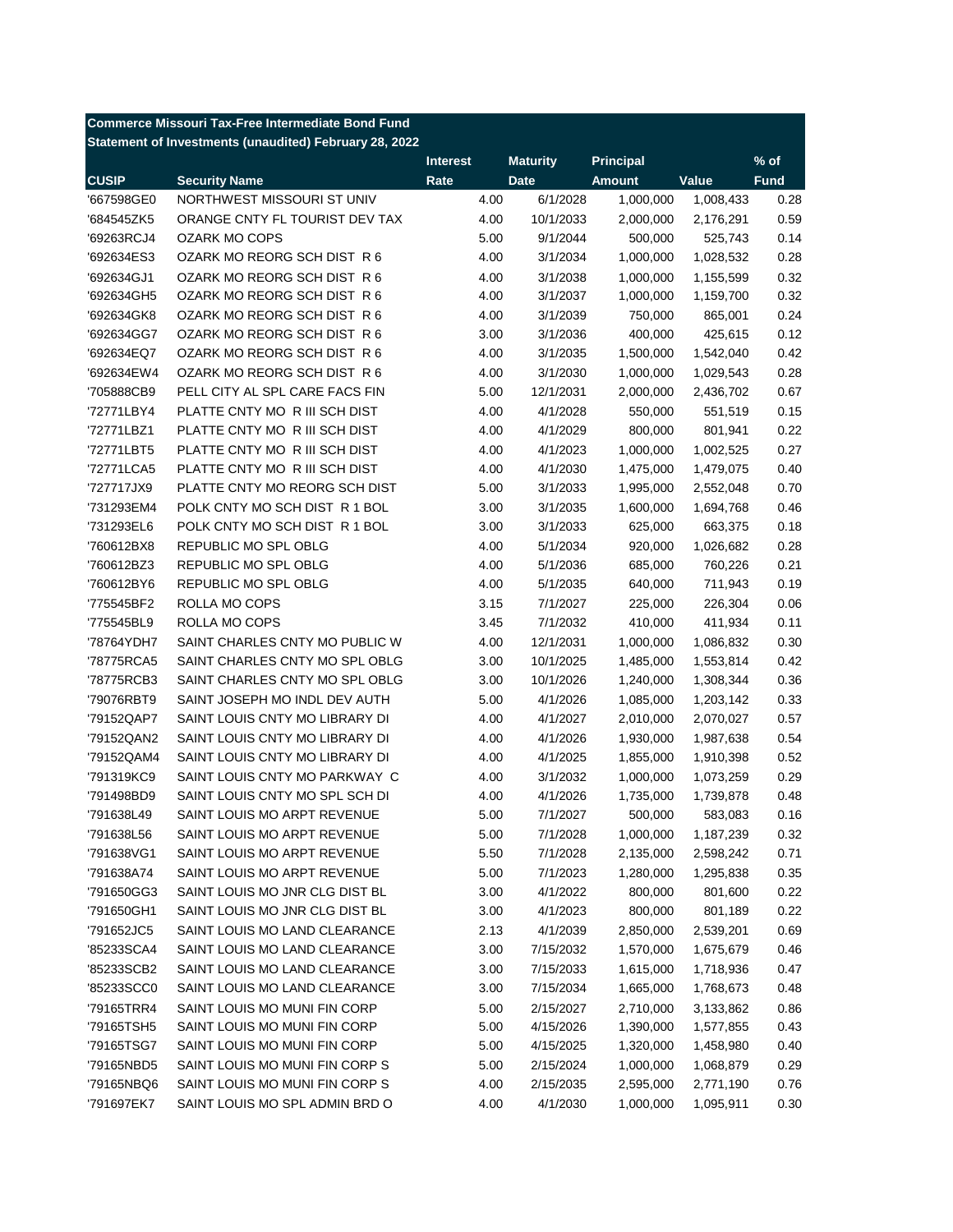| <b>Commerce Missouri Tax-Free Intermediate Bond Fund</b> |                                                        |                 |                 |                  |           |             |
|----------------------------------------------------------|--------------------------------------------------------|-----------------|-----------------|------------------|-----------|-------------|
|                                                          | Statement of Investments (unaudited) February 28, 2022 |                 |                 |                  |           |             |
|                                                          |                                                        | <b>Interest</b> | <b>Maturity</b> | <b>Principal</b> |           | $%$ of      |
| <b>CUSIP</b>                                             | <b>Security Name</b>                                   | Rate            | <b>Date</b>     | <b>Amount</b>    | Value     | <b>Fund</b> |
| '791697CW3                                               | SAINT LOUIS MO SPL ADMIN BRD O                         | 4.00            | 4/1/2023        | 3,000,000        | 3,007,551 | 0.82        |
| '791697EJ0                                               | SAINT LOUIS MO SPL ADMIN BRD O                         | 4.00            | 4/1/2029        | 1,000,000        | 1,097,158 | 0.30        |
| '791697DQ5                                               | SAINT LOUIS MO SPL ADMIN BRD O                         | 4.00            | 4/1/2023        | 1,300,000        | 1,303,272 | 0.36        |
| '82222NBN8                                               | SHELBYVILLE IN REDEV AUTH LEAS                         | 3.00            | 8/1/2027        | 505,000          | 531,118   | 0.15        |
| '82222NBP3                                               | SHELBYVILLE IN REDEV AUTH LEAS                         | 3.00            | 8/1/2028        | 860,000          | 906,194   | 0.25        |
| '82222NBU2                                               | SHELBYVILLE IN REDEV AUTH LEAS                         | 3.00            | 8/1/2033        | 500,000          | 522,404   | 0.14        |
| '851018KU4                                               | SPRINGFIELD MO PUBLIC UTILITY                          | 4.00            | 8/1/2031        | 1,310,000        | 1,420,404 | 0.39        |
| '851039DP9                                               | SPRINGFIELD MO SPL OBLG                                | 5.00            | 4/1/2022        | 1,275,000        | 1,279,610 | 0.35        |
| '851039DQ7                                               | SPRINGFIELD MO SPL OBLG                                | 5.00            | 4/1/2023        | 1,340,000        | 1,344,845 | 0.37        |
| '851039GT8                                               | SPRINGFIELD MO SPL OBLG                                | 5.00            | 7/1/2028        | 1,220,000        | 1,417,456 | 0.39        |
| '851039KJ5                                               | SPRINGFIELD MO SPL OBLG                                | 4.00            | 11/1/2034       | 470,000          | 535,811   | 0.15        |
| '851039KN6                                               | SPRINGFIELD MO SPL OBLG                                | 4.00            | 11/1/2038       | 920,000          | 1,045,089 | 0.29        |
| '851039KL0                                               | SPRINGFIELD MO SPL OBLG                                | 4.00            | 11/1/2036       | 815,000          | 927,538   | 0.25        |
| '851039KK2                                               | SPRINGFIELD MO SPL OBLG                                | 4.00            | 11/1/2035       | 475,000          | 541,075   | 0.15        |
| '851039KM8                                               | SPRINGFIELD MO SPL OBLG                                | 4.00            | 11/1/2037       | 845,000          | 961,377   | 0.26        |
| '851039GS0                                               | SPRINGFIELD MO SPL OBLG                                | 5.00            | 7/1/2027        | 2,275,000        | 2,640,442 | 0.72        |
| '851039GV3                                               | SPRINGFIELD MO SPL OBLG                                | 5.00            | 7/1/2030        | 1,400,000        | 1,619,124 | 0.44        |
| '851039GF8                                               | SPRINGFIELD MO SPL OBLG                                | 4.00            | 5/1/2027        | 1,405,000        | 1,452,091 | 0.40        |
| '851039GE1                                               | SPRINGFIELD MO SPL OBLG                                | 4.00            | 5/1/2026        | 1,000,000        | 1,033,516 | 0.28        |
| '85234LAN2                                               | ST LOUIS CMNTY CLG DIST ST LOU                         | 4.00            | 4/1/2036        | 2,000,000        | 2,194,003 | 0.60        |
| '85234LAM4                                               | ST LOUIS CMNTY CLG DIST ST LOU                         | 4.00            | 4/1/2035        | 1,000,000        | 1,098,017 | 0.30        |
| '85234LAP7                                               | ST LOUIS CMNTY CLG DIST ST LOU                         | 4.00            | 4/1/2037        | 2,515,000        | 2,752,585 | 0.75        |
| '85236UAR1                                               | ST LOUIS MO MUNI LIBRARY DIST                          | 3.00            | 3/15/2039       | 1,900,000        | 1,959,087 | 0.54        |
| '857492706                                               | STATE STREET INSTITUTIONAL US                          | 0.00            |                 | 4,628,887        | 4,628,887 | 1.27        |
| '842392FE7                                               | STHRN BOONE CNTY MO RISCH D                            | 4.00            | 3/1/2041        | 750,000          | 879,008   | 0.24        |
| '842392FD9                                               | STHRN BOONE CNTY MO RISCH D                            | 4.00            | 3/1/2040        | 1,000,000        | 1,173,922 | 0.32        |
| '842392FC1                                               | STHRN BOONE CNTY MO RISCH D                            | 4.00            | 3/1/2039        | 1,150,000        | 1,351,400 | 0.37        |
| '843645CM2                                               | STHRN PLATTE MO FIRE PROT DIST                         | 4.00            | 3/1/2038        | 540,000          | 592,769   | 0.16        |
| '861619FB5                                               | STONE CNTY MO REORG SCH DIST                           | 4.00            | 3/1/2034        | 1,840,000        | 2,008,868 | 0.55        |
| '861619FA7                                               | STONE CNTY MO REORG SCH DIST                           | 4.00            | 3/1/2033        | 1,725,000        | 1,887,520 | 0.52        |
| '89802PFL6                                               | TRUMAN MO ST UNIV HSG SYS REVE                         | 3.00            | 6/1/2025        | 865,000          | 884,502   | 0.24        |
| '914148JN2                                               | UNIV CITY MO SCH DIST                                  | 4.00            | 2/15/2026       | 1,760,000        | 1,924,202 | 0.53        |
| '914142AP9                                               | UNIVERSITY CITY MO MUNI LIBRAR                         | 3.00            | 4/15/2039       | 710,000          | 727,447   | 0.20        |
| '914142AQ7                                               | UNIVERSITY CITY MO MUNI LIBRAR                         | 3.00            | 4/15/2042       | 1,145,000        | 1,156,731 | 0.32        |
| '914142AN4                                               | UNIVERSITY CITY MO MUNI LIBRAR                         | 3.00            | 4/15/2037       | 670,000          | 690,941   | 0.19        |
| '920053BK0                                               | VLY PARK MO FIRE PROT DIST                             | 4.00            | 3/1/2025        | 360,000          | 387,362   | 0.11        |
| '920053BM6                                               | VLY PARK MO FIRE PROT DIST                             | 4.00            | 3/1/2027        | 555,000          | 620,243   | 0.17        |
| '920053BW4                                               | VLY PARK MO FIRE PROT DIST                             | 4.00            | 3/1/2039        | 755,000          | 813,175   | 0.22        |
| '920053BL8                                               | <b>VLY PARK MO FIRE PROT DIST</b>                      | 4.00            | 3/1/2026        | 535,000          | 586,712   | 0.16        |
| '920053BV6                                               | VLY PARK MO FIRE PROT DIST                             | 4.00            | 3/1/2037        | 500,000          | 539,752   | 0.15        |
| '920053BU8                                               | VLY PARK MO FIRE PROT DIST                             | 4.00            | 3/1/2035        | 450,000          | 494,027   | 0.14        |
| '937411FE1                                               | WASHINGTON CA UNIF SCH DIST YO                         | 0.01            | 8/1/2029        | 2,400,000        | 2,059,456 | 0.56        |
| '939296HX0                                               | WASHINGTON MO SCH DIST                                 | 4.00            | 3/1/2038        | 2,400,000        | 2,661,384 | 0.73        |
| '947865DA6                                               | WEBSTER CNTY MO REORG SCH DIST                         | 4.00            | 3/1/2032        | 500,000          | 565,444   | 0.15        |
| '947865DB4                                               | WEBSTER CNTY MO REORG SCH DIST                         | 4.00            | 3/1/2033        | 890,000          | 1,005,708 | 0.27        |
| '950734BR3                                               | <b>WENTZVILLE MO COPS</b>                              | 4.00            | 8/1/2025        | 1,160,000        | 1,251,320 | 0.34        |
| '950734BS1                                               | <b>WENTZVILLE MO COPS</b>                              | 4.00            | 8/1/2026        | 1,000,000        | 1,080,456 | 0.30        |
| '950732YC5                                               | WENTZVILLE MO SCH DIST R 4                             | 0.00            | 3/1/2026        | 2,000,000        | 1,840,836 | 0.50        |
|                                                          |                                                        |                 |                 |                  |           |             |